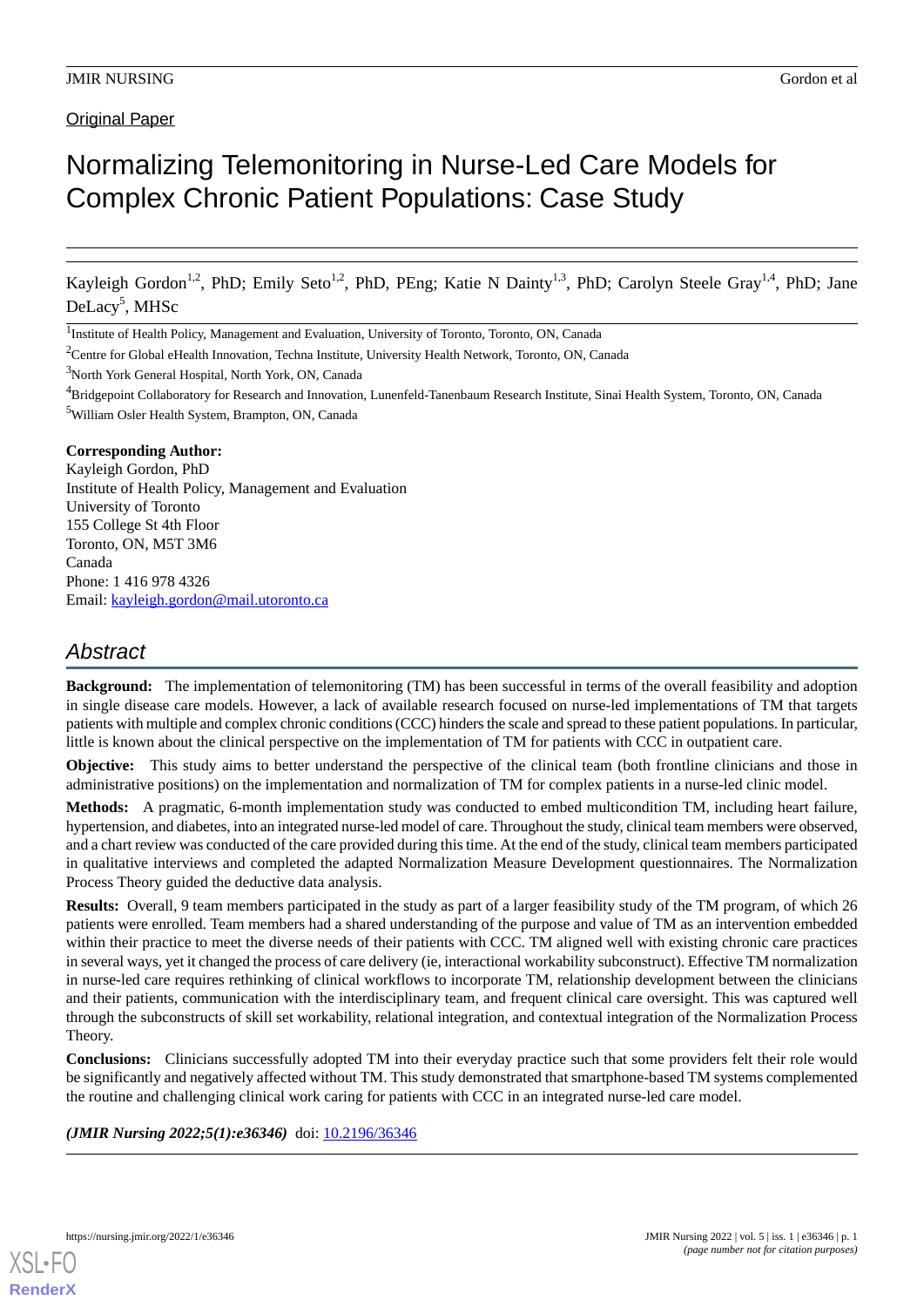#### **KEYWORDS**

telemonitoring; TM; nurse practitioner; NP-led care; models of care; integrated care; disease care model; disease; nurse; nurse-led implementation; complex chronic conditions; CCC; clinical team; mobile phone

# *Introduction*

In Canada, the prevalence of complex chronic conditions (CCC) is increasing nationwide, affecting 12% to 52% of individuals [[1-](#page-9-0)[4\]](#page-9-1). Patients with CCC include both those with multimorbidity and those who also face clinical complexities and challenges such as clinical or psychosocial vulnerability [[5\]](#page-9-2). Growing evidence suggests that multimorbidity and complexity are driven not only by the nature of aging but also by lower socioeconomic status and social marginalization [[3](#page-9-3)[,5](#page-9-2),[6\]](#page-9-4). Polypharmacy, increasing medication dosages, and high dosage frequency are also associated with high rates of adverse events, poor adherence, and high treatment burden on the patient [[7](#page-9-5)-[10\]](#page-9-6), advancing routine care needs. Negative outcomes related to multimorbidity occur beyond merely a summed effect of single conditions as conditions interact with each other, mutually enhancing their negative effects, leading to new clinical issues and unanticipated care trajectories that do not align with existing care guidelines [[11\]](#page-9-7).

Case management has emerged as a strategy to better integrate the care for complex patients [[12\]](#page-9-8), involving one central contact between the patient and their providers [[13,](#page-9-9)[14\]](#page-9-10). However, the results of integrated care are mixed [\[8,](#page-9-11)[11](#page-9-7)], in part because of often inconsistent clinical interactions and numerous providers who fulfill the most responsible clinician role. Nurse-led care models involving advanced nurse practitioners (NPs) are emerging as a more distilled iteration of case management. Such models have been found to be effective [\[15](#page-9-12)[-18](#page-10-0)] in part because of a more person-centered approach, inherent in nursing epistemology. The nursing approach is holistic, considering the broader context of psychosocial and sociocultural influences [[19\]](#page-10-1). In Ontario, NPs have the legal authority to diagnose, prescribe, and treat patients, enabling immediate decision-making and clinical action [[20\]](#page-10-2). As NPs are generally salaried providers versus fee-for-service, they are able to spend more time with patients who require additional support, incorporating different strategies to facilitate comprehensive and complete care [[21\]](#page-10-3). Without appropriate monitoring routines or technologies, additional clinical efforts may be limited in their potential effect.

Digital interventions such as telemonitoring (TM) aim to support chronic disease self-management through routine and timely data transmission, enabling clinicians to identify symptom exacerbations early and intervene [\[22](#page-10-4),[23\]](#page-10-5). Several studies and systematic reviews have shown that TM can improve clinical communication and coordination as well as support patient self-management [[23](#page-10-5)[,24](#page-10-6)]. Although the implementation of TM has been clinically successful in single conditions [\[25](#page-10-7)[-30](#page-10-8)], some studies have shown mixed results in areas of all-cause mortality after 365 days and 30-day readmission rates [[31,](#page-10-9)[32](#page-10-10)]. Mixed results could be because of the challenges associated with implementing new technologies without a clear understanding of existing workflows or an appropriate care model. In addition,

 $X$ SL•F $C$ **[RenderX](http://www.renderx.com/)** there is limited research on TM for patients with CCC [[33-](#page-10-11)[35\]](#page-10-12), which focuses on clinical workflows and care.

Implementing new models of care at scale is challenging [[36\]](#page-10-13), particularly in the context of clinical teams already working at capacity [\[37](#page-10-14)]. Normalization Process Theory (NPT) was used as a guide to determine the mechanisms (ie, conceptual or tangible) that contributed to or inhibited the process of embedding TM for CCC in an integrated nurse-led care model. NPT is a theory of implementation that focuses on the *work* involved to embed new interventions in their social context, detailing the mechanisms of coherence, cognitive participation, collective action, and reflexive monitoring [[38-](#page-11-0)[41\]](#page-11-1). Because of the importance of nurses' role in the delivery of care in this model, it was important to understand their perspectives on implementing and using multicondition TM systems over 6 months and identify any barriers or facilitators. The feasibility and patient adherence to TM in nurse-led care, as well as the characteristics of the patients who used the TM app in the model have already been published [[42\]](#page-11-2).

The objective of this study is to better understand the perspective of the clinical team during a 6-month implementation of TM for complex patients in a nurse-led clinic model. Our research question was as follows: "Can TM be successfully implemented in an integrated-nurse-led model within the context of everyday clinical practice for patients with CCC?"

The research subquestions included the following:

- 1. Does the intervention make sense to clinical staff?
- 2. Are team members willing to engage with the intervention?
- 3. How can TM be successfully embedded into the clinical workflow of a nurse-led care model?
- 4. What can be learned about the overall implementation to increase the spread of TM-enabled nurse-led models of integrated care for patients with CCC?

## *Methods*

#### **Study Setting**

In 2018, an NP-led integrated model of care for complex patients was established at a large ambulatory facility in Southern Ontario. The NP-led team of colocated interdisciplinary clinicians included an undergraduate-prepared registered nurse (RN), a pharmacist, a social worker, a kinesiologist, and a dietician. Specialists were also available for referrals based on patient's previous care connections and new needs. Patients were seen in the clinic as often as weekly for 6 to 18 months, typically after an acute exacerbation or hospitalization. Although specialist appointments and routine primary care visits were not halted during the study period, the NP-led care model was intended to be the central coordinator for care, aiming to achieve clinical stabilization and optimization before repatriation back to routine primary care. In 2019, the smartphone-based TM platform *Medly* was integrated into the NP-led CCC model, enabling patients with multimorbidities including heart failure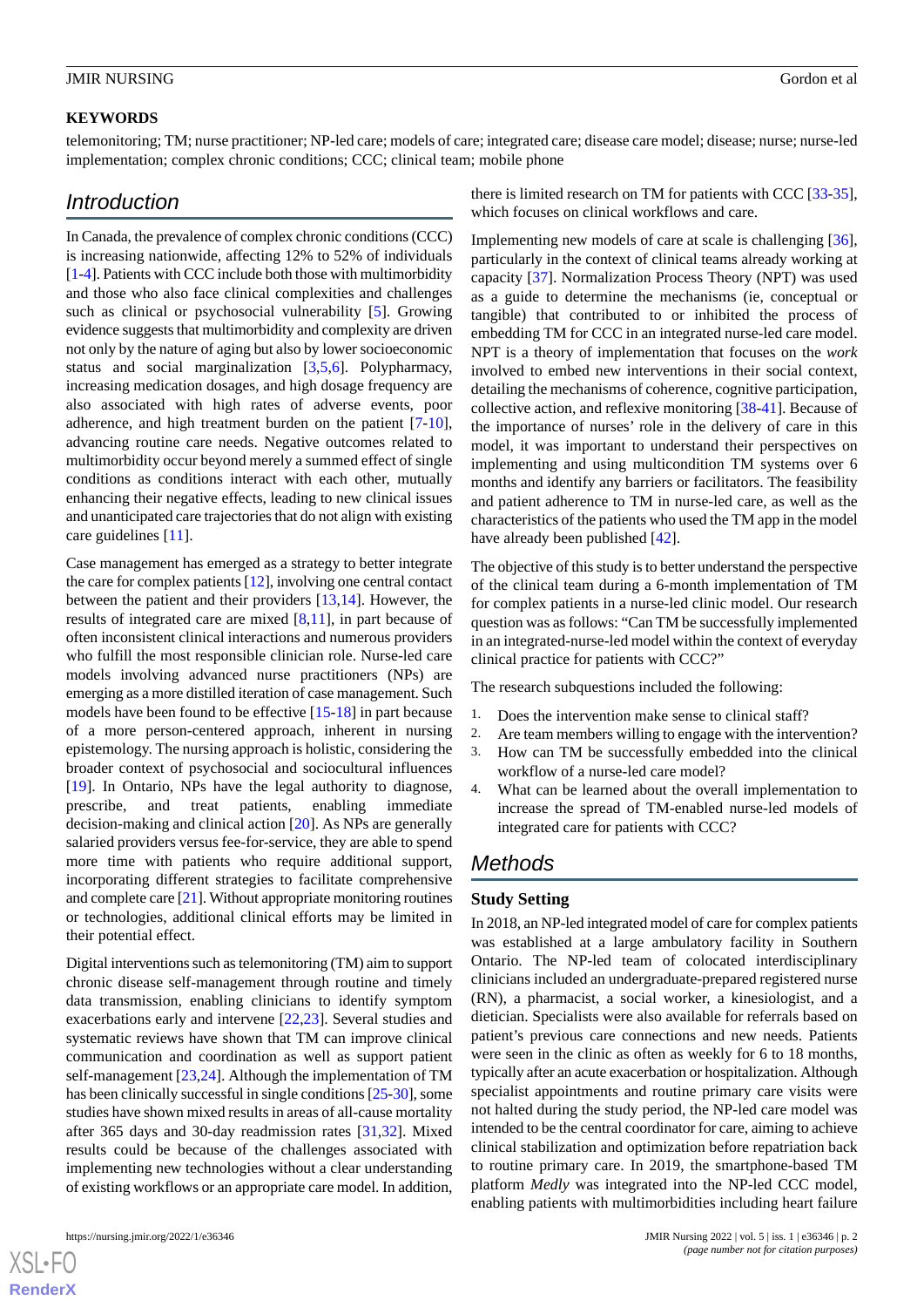(HF), hypertension (HTN), and/or diabetes mellitus (DM) to record physiological metrics including blood pressure, weight, heart rate, blood sugar, and symptoms [[42\]](#page-11-2). Although this list is not inclusive of all conditions associated with multimorbidity, they are common conditions that can be used as a foundation to realize a broader conceptualization of the tool in the future. On the basis of frequent readings at home, the algorithm generated self-care messages for patients and alerts for clinicians. Using a web-based dashboard containing a list of readings, alerts, and trend graphs, clinicians used their clinical judgment to conduct remote assessments, titrate medications, and determine further treatment actions. Critical alerts were sent by email to the NP and RN, although the RN conducted most monitoring duties during the study.

## **Ethics Approval**

All research activities were conducted with ethics approval from the William Osler Office of Research Ethics (#18-0061), the University Health Network Research Ethics Board (#18-5667), and the University of Toronto Research Ethics Board (#37660).

## **Participants Sampling and Recruitment**

There were 9 clinicians who were either frontline providers or administrators directly involved (ie, using the system in patient care or overseeing the TM in existing care workflows) in the implementation of the TM project and were invited via email to participate in the evaluation. Individuals were eligible to participate if they (1) were currently involved in the delivery of TM in the integrated nurse-led care model and (2) could speak and read in English. To maintain anonymity, the

<span id="page-2-0"></span>

|  |  |  | Table 1. NPT <sup>a</sup> constructs and sample interview questions. |  |
|--|--|--|----------------------------------------------------------------------|--|
|--|--|--|----------------------------------------------------------------------|--|

participants were not specifically identified by role. However, the roles included NPs, an RN, a social worker, a dietician, a pharmacist, a kinesiologist, a clinical manager, and senior administrators. Written informed consent was obtained from all participants.

#### **Data Collection and Analysis**

#### *Overview*

A multimethod single-case study using an interpretivist paradigm was carried out to collect study data including in-depth interviews, supplemented with observations and questionnaires. All data were collected by the research coordinator (KG), an RN with frontline experience caring for patients with CCC and knowledge of diverse clinical operations using an interpretivist paradigm.

#### *Key Informant Interviews*

Qualitative in-depth interviews were conducted upon completion of the 6-month implementation. A semistructured interview guide was developed based on the 4 overarching constructs outlined in the NPT ([Table 1\)](#page-2-0) [\[38](#page-11-0),[40,](#page-11-3)[43](#page-11-4)] and the study objectives. Interviews were conducted in person or over the phone based on the participant's schedule, lasting between 30 minutes and over an hour. The interviews were audiotaped and professionally transcribed verbatim. In all cases, the purpose of the interviews was stated elicit individuals' experiences and opinions about the implementation of TM in the nurse-led chronic care model and were aware that the interviewer was not involved in providing care services.

| NPT construct           | Construct definition                                                               | Interview questions                                                                                                                                                                                                                                                           |
|-------------------------|------------------------------------------------------------------------------------|-------------------------------------------------------------------------------------------------------------------------------------------------------------------------------------------------------------------------------------------------------------------------------|
| Coherence               | Sense-making and understanding the purpose<br>of the potential of the intervention | "Can you tell me about your role in the clinic? Can you tell me about your<br>normal routine when you come into work? How do you compare TM <sup>b</sup> to<br>the current practices delivering complex chronic care?"                                                        |
| Cognitive participation | Buy-in and decision to commit to the work of<br>the intervention                   | "You have been part of the clinic, which is utilizing TM, what is your un-<br>derstanding of TM?"                                                                                                                                                                             |
| Collective action       | The work that team members do to engage with<br>the intervention                   | "Tell me about your experience working with and using TM? Do you feel<br>it offers my benefits that are valued by team members? Do providers agree<br>on the intent and benefit of using TM? Can you describe if and how TM<br>affected your interactions with the patients?" |
| Reflexive monitoring    | Reflection and appraisal of the intervention                                       | "In your opinion, has your delivery of the TM program changed over time?<br>Do you feel TM has contributed to patient care and patient self-care in the                                                                                                                       |
|                         |                                                                                    | $CMC2$ Are there factors that facilitate or inhibit TM in this care model?<br>How could the TM system be changed or improved? How sustainable do<br>you think the TM activities are in the long-term?"                                                                        |

<sup>a</sup>NPT: Normalization Process Theory.

<sup>b</sup>TM: telemonitoring.

<sup>c</sup>CMC: Complex Medicine Clinic.

## *In Situ Observation*

Participants were observed throughout the entire study period. The research coordinator was embedded within the team to collect data through observations and field notes, typically 2 out of 5 days a week during the 6-month study period. Observations were made during patient visits, hallway

[XSL](http://www.w3.org/Style/XSL)•FO **[RenderX](http://www.renderx.com/)**

conversations, team huddles, and group meetings to capture clinical discussions and workflows. Field notes were documented during the observations. The goal of this fieldwork was to generate comprehensive notes to better understand the implementation of TM by the clinicians through observing workflows and operations.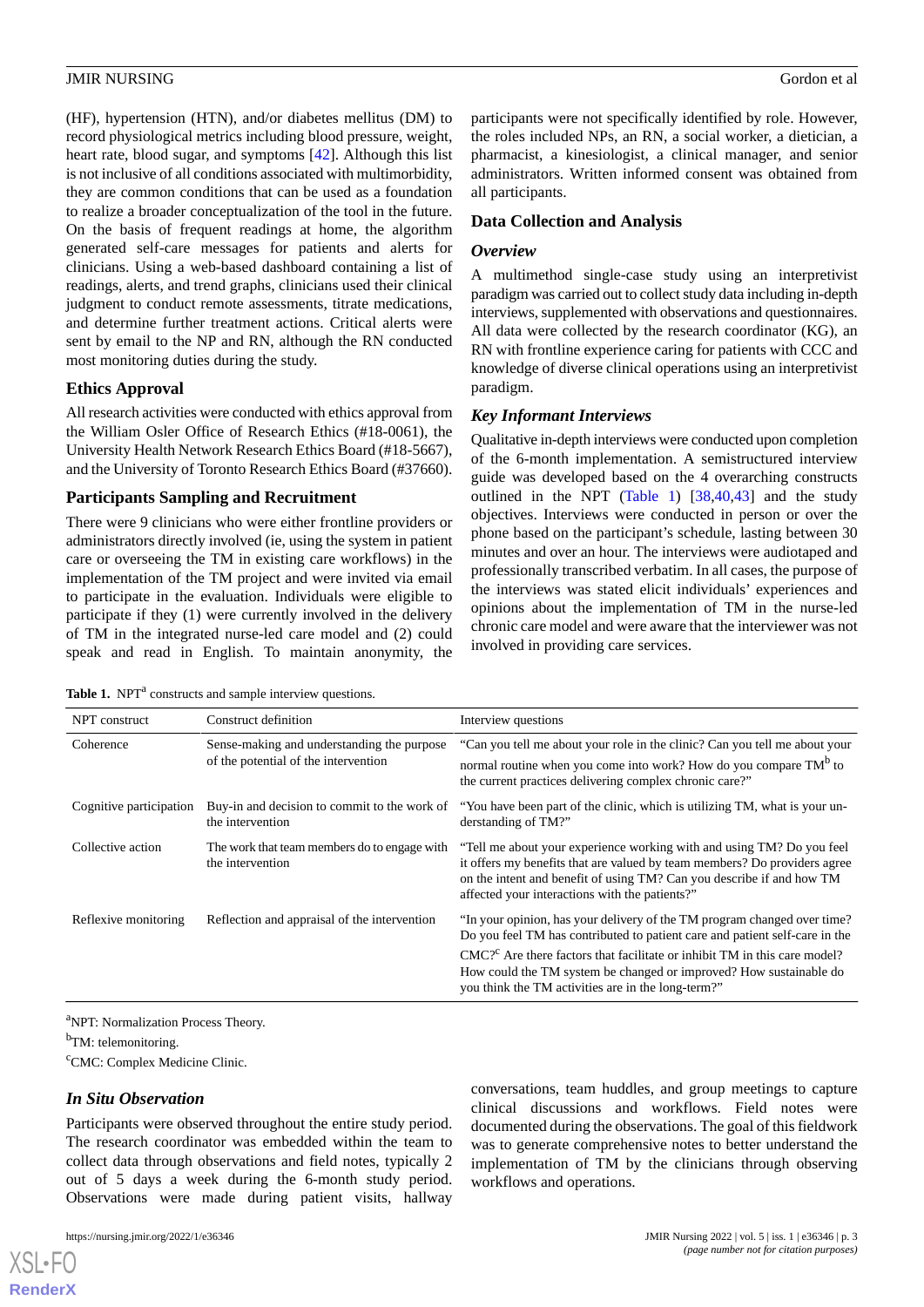#### *Chart Review*

A chart review was also performed to provide a clinical context for the complexity and acuity of the patient participants in this case. Clinical data included the number of diagnosed chronic conditions, number of medications per patient, and frequency of health encounters. Chart review metrics (ie, number of conditions, medications, and frequency of visits) were analyzed descriptively to understand the patient population and to inform observations, as well as interview questions.

#### **Normalization Measure Development Questionnaire**

The adapted Normalization Measure Development (NoMAD) questionnaire was administered to all participants upon study completion to supplement our understanding of the implementation processes in the nurse-led care model [\[44](#page-11-5)]. The 23-item NoMAD questionnaire represents a measure that was used to better understand participants' experiences with the implementation of TM in nurse-led care. Each question was adapted to the questionnaire to reflect the study's specific interventions. The word "telemonitoring" replaced the word "intervention" within the questionnaire. An email was sent as a reminder to complete the questionnaire during the last month of the study. Data within the NoMAD questionnaire were analyzed descriptively using absolute frequency and mean.

## **Analysis Approach**

An interpretative description approach was used to guide the qualitative analysis [[45,](#page-11-6)[46](#page-11-7)]. Multiple coders worked together to review and code the transcripts inductively. A tabular matrix was created to define each construct and how it might relate to the project, which was then used to deductively analyze a detailed summary of the codes based on the 4 main constructs and subconstructs of NPT [\(Multimedia Appendix 1](#page-8-0)). For example, there was some discrepancy between several codes within the relational integration subconstruct and contextual integration subconstruct, which resulted in further refinement of the meaning in the NP-led chronic care context until consensus was reached. Following the analysis, key themes, emerging connections, and alternative explanations were discussed. Themes and subthemes were reviewed for feedback with 2 participants in person as a form of synthesized member checking [\[47](#page-11-8)]. As part of the iterative interpretative description approach, other data sources from different clinical team

<span id="page-3-0"></span>

members (ie, qualitative interview data, observation data, and the NoMAD questionnaire) were qualitatively analyzed for patterns and themes to make sense of the important ideas to be conveyed and access their meaning in a new context [[47\]](#page-11-8). Furthermore, 2 researchers (KG and AS) independently read and reread the interview and observation memo transcripts and then met to discuss the findings until consensus was reached. Our intent was to compare codes with emerging themes and identify, if any, additional themes, data divergences, or other contextual factors related to the implementation. Convergence of the qualitative and quantitative data was examined by reviewing the results related to each NPT construct to further our understanding of the mechanisms that facilitate or inhibit TM of CCC in integrated nurse-led models of care.

# *Results*

## **Overview**

In total, 9 clinical team members agreed to participate in the implementation. However, 1 participant went on maternity leave shortly after the study started and therefore did not complete the questionnaire or participate in an interview. Another participant declined to participate in the postevaluations as they were not involved with the TM system in their role. Clinical team characteristics are listed in [Table 2](#page-3-0). In total, 86% (6/7) of the participants completed the questionnaires, and 100% (7/7) participants were interviewed about their experience. In addition, 2 (29%) participants were interviewed twice to clarify their statements and verify their intended meaning.

[Table 2](#page-3-0) presents the descriptive characteristics of the team. All the respondents were women. Overall, participants were highly experienced in their professional job category with the majority having >10 years of experience at the study institution and in their professional job category. Using the NoMAD general questions about the intervention, 67% (4/6) participants rated TM as familiar. In terms of coherence, most respondents agreed that TM was of value in their work (5/6, 83%), and all indicated that they would support TM in the future (cognitive participation). Interestingly, respondents had mixed opinions that TM could be easily integrated into the existing work (4/6, 67%). Regarding reflexive monitoring, most agreed that their feedback could be used to improve TM in the future (5/6, 83%).

| Study ID | Age range (years) | Duration at study institution (years) | Duration in professional job category (years) | Current job category |
|----------|-------------------|---------------------------------------|-----------------------------------------------|----------------------|
| CTM002   | $51-60$           | >15                                   | >15                                           | Frontline            |
| CTM003   | $41 - 50$         | $6 - 10$                              | $11 - 15$                                     | Frontline            |
| CTM005   | $41 - 50$         | >15                                   | $11 - 15$                                     | Frontline            |
| CTM006   | $31-40$           | $<$ 1                                 | $1-2$                                         | Frontline            |
| CTM007   | $51-60$           | >15                                   | $3 - 5$                                       | Management           |
| CTM008   | 61-70             | >15                                   | $6 - 10$                                      | Management           |
| CTM009   | 51-60             | $10-15$                               | >15                                           | Management           |

The following results present the perspectives of key team members involved in the implementation of TM within the integrated nurse-led model of care according to the NPT ([Multimedia Appendix 2](#page-9-13)).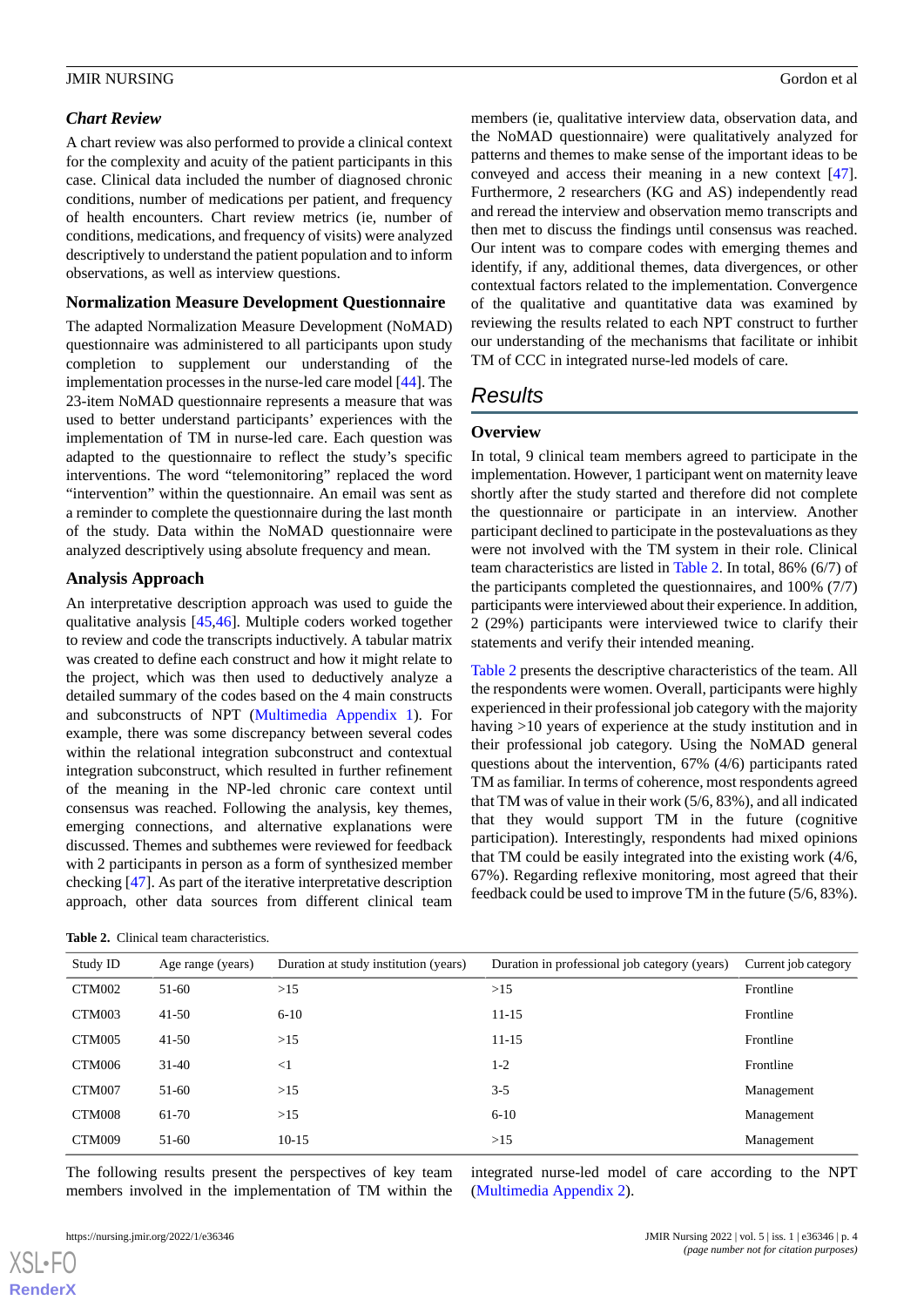## **Coherence: Does TM Make Sense as Part of Nurse-Led Complex Chronic Care Delivery?**

## *Introducing TM and How the Requirements to Implement TM Were Processed*

The mechanism of coherence focused on introducing TM as an intervention to support complex care and understanding how TM workflows might affect patient care preferences, clinical workflows, and care delivery practices. Processing the steps involved in implementing TM as well as the potential benefits of addressing current care challenges within existing individual workflows in the nurse-led care model was the first step in *sense-making*. Participants described specific challenges in managing CCC before implementation, including relying on snapshot assessments during in-person visits, poor patient recall, and patient handwritten or device logs. Given their reliance on patient-reported histories, clinicians struggled to obtain consistent and often accurate health data between appointments:

*[Patients] bring a log. We ask them to write it down and then they bring a lot to their appointments. Some patients are very good with that, some patients are not. It all varies from patient to patient. Some are very compliant, some are not.* [CTM002]

Overall, participants found TM easy to understand and were familiar with its broad purpose. Several clinicians had previously used a TM system based on health coaching, allowing them to compare the new TM platform to their previous experience (ie, differentiation subconstruct) and envision the potential steps involved in this implementation. Some staff members felt that their complex patients may be apprehensive about TM technology. Clinicians wondered if their patients would use it and what kinds of benefits might be realized:

*I think because we've had a long experience implementing Telehomecare...there's a lot of similarities, there are differences in the case of Medly. I think the basic monitoring of patients is the same, it's what you do with the information, who it's going to, and how you react to it. The kind of response it generates...I think this is interesting because we're looking at multiple conditions.* [CTM008]

## *Envisioning the Workflow Changes Required for TM Varied by Role*

Individual participants reported similar understanding in providing TM for CCC (ie, providing visibility to the ongoing health status of their complex patients at home regularly might improve care overall). This contributed to a communal sense-making of how TM would work in a unique clinical model:

*The ability to access patients virtually without them having to come into the hospital setting to receive care from a healthcare provider.* [CTM009]

Although all participants agreed on the purpose of TM, they had different views on the technology, the workload, and how each might affect their role (ie, the individual specification subconstruct). For the pharmacist, preexisting routines involved calling the patients weekly to obtain readings. The pharmacist

 $XS$  $\cdot$ FC **[RenderX](http://www.renderx.com/)** thought that using TM would eliminate this process, creating more work time for other clinical responsibilities. By differentiating the workflow according to individual clinical responsibilities, the meaning of each clinician's role with regards to TM began to make sense:

*I think because we've had a long experience implementing [TM systems]. While there's a lot of similarities, there are differences in the case of [this TM system]. I think the basic monitoring of patients is the same, it's what you do with the information, who it's going to watch it, and how you react to it.* [CTM007]

Field observations further solidified strong support for TM in CCC from senior leadership and the NP in charge by discussing TM and evaluating TM workflows and individual workloads. One administrator was observed to describe their support for clinician engagement with TM and facilitation of the work of TM in nurse-led care. Clinicians seemed to internalize the collective effort based on how TM was perceived to address the current care gaps (ie, monitoring escalating acuity and providing consistent patient communication) faced in practice, thus making a collective decision to implement TM.

## **Cognitive Participation: Do Clinicians Engage With TM in Nurse-Led Chronic Care Delivery?**

## *TM Training Varied by Clinical Responsibilities*

Engagement with TM relied on clinicians to invest time in the go-live effort as well as throughout its implementation (ie, initiation subconstruct). During the implementation, the team engaged in multiple training sessions tailored to their roles. The process of learning to use TM centered around the individual's workflow that varied among clinicians. The NP spent time with the study coordinator learning to use the system, and the RN spent time shadowing at another site, observing not only their unique site-specific workflows but also the system in the context of different clinical responsibilities (ie, enrollment subconstruct). Having the bulk of TM responsibilities within the RN workflow was initially described as stressful because of perceived added workload:

#### *The first month was stressful and then that, it eased out...* [CTM002]

Other participants felt that the training was "straightforward" comparing similarities between the current care practices and TM tasks. This motivated clinicians to incorporate TM into daily work (ie, initiation subconstructs):

*It was similar because we do ask them to check weight...blood pressure daily...and check their sugar, especially the patients who are on insulin.* [CTM006]

## *Aligning Workflows Supported a Willingness to Engage With TM and Clinical Buy-in*

Before implementation, an appointment would include an assessment of the patients' history, conditions, medications, and recent physiological trends. Clinicians would rely on patient-reported information, in-person physiological measurements, and devices to evaluate the patient status. Having remote readings readily accessible on a web-based dashboard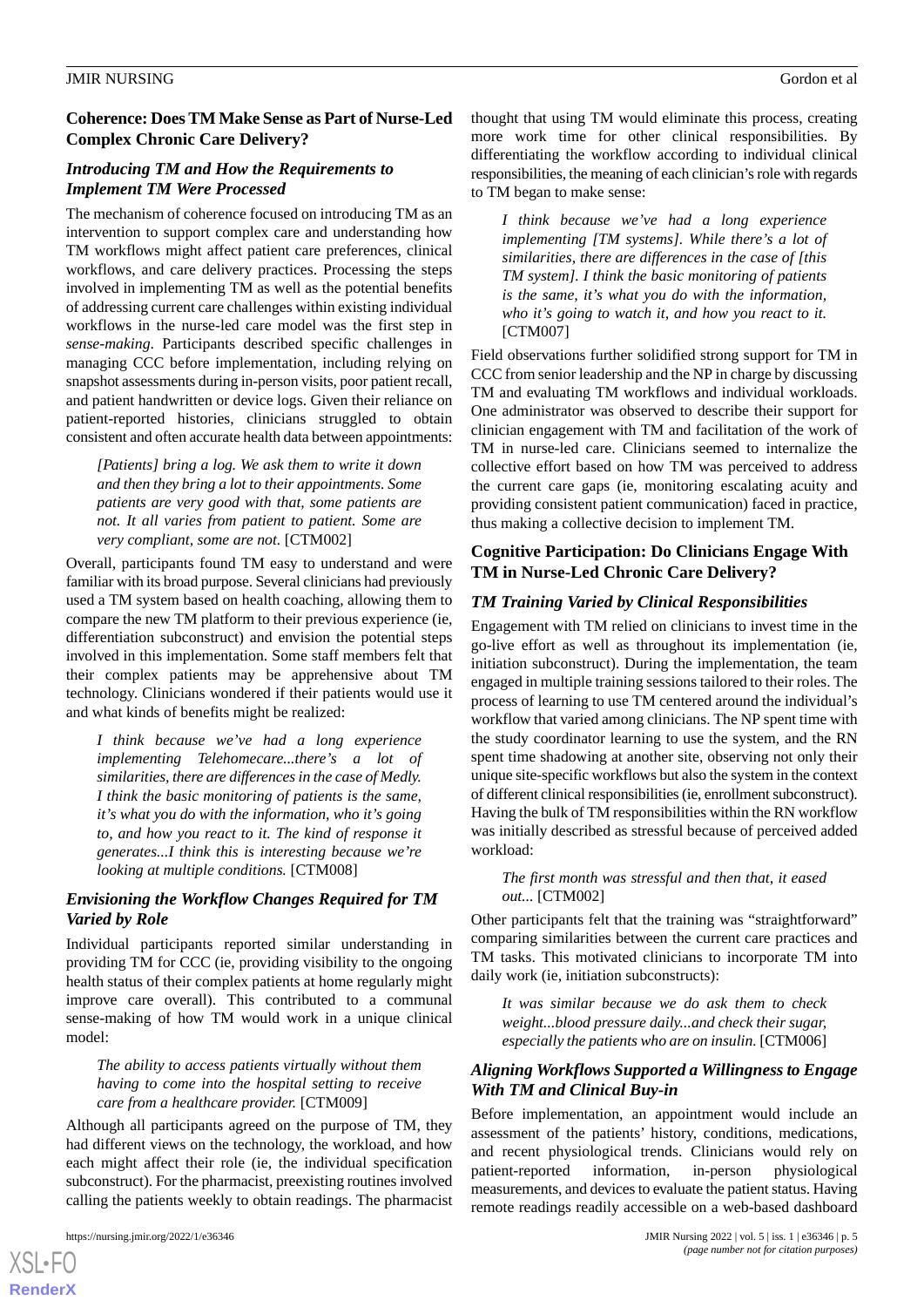in part legitimized the decision to invest time to align TM practices in their workflow and envision the future workflow benefits (ie, legitimation subconstruct). Aligning TM-embedded workflows with TM responsibilities facilitated clinician engagement in practice:

*I have to look at the readings before we come up with a plan, whatever concerns there are, which part of the day their readings are up high and is it related to their meals? Are they carb loading, etc.? So that all depends on the readings. If I don't have that info, my assessment is incomplete and if my assessment is incomplete, I'm not able to make a complete, more comprehensive care plan for the patient and with the patient.* [CTM005]

In determining the overall fit of TM within the current workflow practices on a day-to-day basis, participants felt that TM would be a good fit, particularly because of more frequent patient monitoring (ie, activation subconstruct) without creating additional appointments.

## **Collective Action: How Can Multicondition TM Be Successfully Embedded in Nurse-Led Chronic Care Delivery?**

## *Alert Management Aligned Well With Several Clinical Roles*

Team members described how physiological readings were monitored within the integrated nurse model (ie, interactional workability subconstruct). TM alerts aligned well with certain more traditional RN responsibilities, such as clinical triage. The RN was responsible for monitoring the dashboard (ie, skill set workability subconstruct) and triaged relevant readings to the NP or other clinicians as clinically necessary:

*[Name] used to keep tab on all the patients, on the alerts also…if she thought a patient would benefit from my following up or my talking to the patient, she would let me know and I used to speak with the patient on the phone and not wait for them to come in the clinic. So that was really helpful process. We could immediately tackle if there was any issue and not wait for the patient to actually come in so find out something was going wrong.* [CTM006]

Although the primary responsibility of monitoring was held by the RN, it was apparent that other clinicians were using TM routinely in practice (eg, the pharmacist and dietician). By sharing patients on TM, the team suggested that the workload could be more easily divided among other members of the team, given the similar clinical scope of others'responsibilities in this care model. Communication of alerts would occur through normal triage methods, hallway check-ins, or daily clinical huddles. Given the similar skill sets and clinical responsibilities, the pharmacist noted that having alert emails would also improve their workflow:

*I don't have the emails so I think that would be of benefit. But I think that was one of the things that I kind of said in terms of improving the workflow. Right now, that's not my responsibility to log onto see their*

[XSL](http://www.w3.org/Style/XSL)•FO **[RenderX](http://www.renderx.com/)**

*alerts, so I think it would be nice to have more inclusivity of the entire team that is following some of these patients.* [CTM003]

#### *TM Facilitated Sharing of the Clinical Workload*

Clinicians frequently reviewed the TM dashboard, discussing TM during in-person patient appointments and during clinical case-review sessions with the entire team. For example, the responsibilities associated with the RN's TM work were successfully transferred to the NP as part of a normal clinical handover (ie, skill set workability subconstruct) when the nurse went on a holiday. When probed, how this transition occurred, they described the monitoring responsibility as part of all other clinical responsibilities (ie, contextual integration subconstruct):

*If [nurse name] is not here, then I just take over monitoring [TM name] when she is gone.* [CTM006]

Participants felt that TM facilitated communication within the model and between individual clinicians as they could all review the clinical dashboard, discuss the acuity and severity of the alert, and discuss the most appropriate clinical response (ie, contextual integration subconstruct):

*It was actually the nurse mostly, [Name]. She was keeping a check on all the patients regularly and if she noticed something to do with patient blood sugar or their weight, those things, she would let me know and then I would call the patient back and would be working on that. That's how we used to do it.* [CTM005]

In the new care model, participants felt that patients were more clinically acute than originally anticipated in the care model, often requiring significant nursing interventions (ie, intravenous medications or urgent bloodwork) during office visits. The work associated with TM (follow-up, titrating medications, referrals, etc) in combination with often unexpected and acute clinical interventions, was such that on several occasions an additional RN was brought in to implement additional nursing interventions (intravenous medications, electrocardiogram, and hypoglycemia management).

#### *Knowing the Patient, Their Conditions, and Clinical Context Facilitated Active TM*

Knowledge of the individual patient, their clinical conditions, and their specific clinical context was considered essential for successfully embedding the intervention in the nurse-led team (ie, contextual integration subconstruct). In one case, a TM alert identified a previously stable patient who was quickly decompensating. On the basis of an alert, the patient was brought in for an assessment and subsequently underwent emergent stent insertion. In this case, the combination of fluctuating weight and symptom reporting resulted in clinical action by the nurse-led team, which the care team deemed to have potentially saved the patient's life:

*...I talked to [name] (the NP) and we brought him in today...We had to send him over...to the cath lab. I think he will be staying a couple days, so he won't be taking readings for the next few days.* [CTM002-memo log]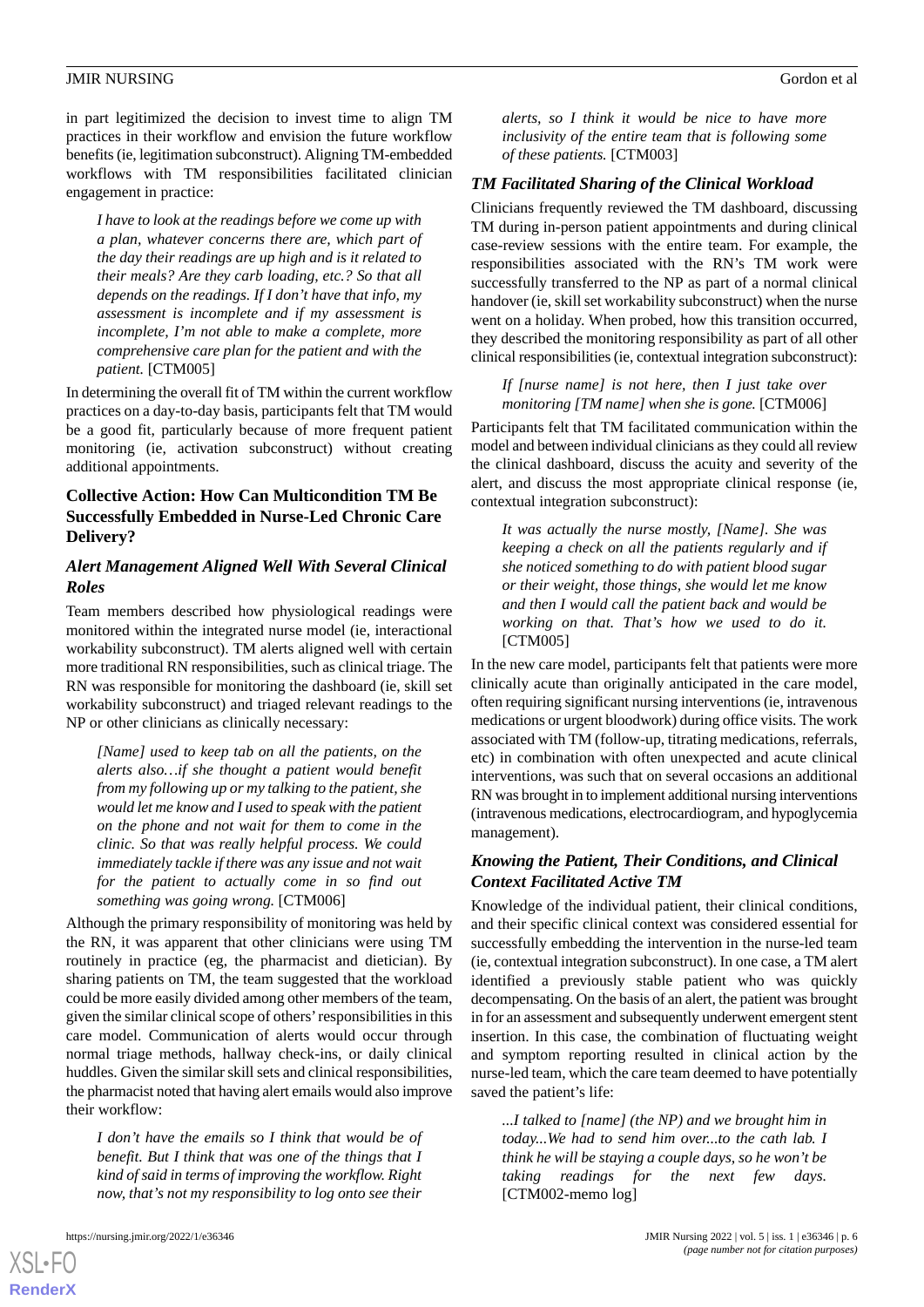In another case, a patient was alerting frequently. However, after reviewing the readings and current trends, the team was able to identify that the patient had not answered the symptom questions as intended:

*In the beginning I was calling him every day but now I know...once he put them in, he continues to do that. So, I don't call him every day now even if I see that specific alert, unless like I see ok he's having chest pain. If there's no change in your condition, don't answer yes, but he still continues sometimes. So now I know (that with him).* [CTM002]

Integrating TM in the social context of care involved patient caregivers as well. Clinical staff reported that caregivers would call the team about a TM reading or alert, indicating that they were also involved in TM, such as monitoring trends at home. This additional opportunity for communication, which otherwise would not likely have occurred (ie, without TM), facilitated providers' understanding of the clinical context and continued use of the TM system as a tool to conduct complex care.

## **Reflexive Monitoring: What Can Be Learned of Overall Implementation to Increase the Spread of TM-Enabled Nurse-Led Models of Integrated Care for Patients With CCC?**

## *TM Enhanced Comprehensive Care of Patients With CCC*

The ability to track and trend multiple readings over time, particularly those in the past, was reported as clinically informative (ie, systematization and communal appraisal subconstructs), changing the overall clinical workflow of care delivery in this model:

#### *Even up until December, I was reviewing back, their blood pressure [from] back in August...* [CTM006]

Although specific health outcomes were not evaluated, clinicians reflected on how patients seemed to improve over time, which indicated the feasibility of TM within a nurse-led model from the provider's perspective. All clinicians felt that the ability to monitor their acute patients more frequently was important; however, monitoring patients after intravenous interventions or other in-office procedures was thought to be particularly supportive in mitigating unanticipated changes in health status (ie, communal appraisal subconstruct):

*It's definitely been positive, for sure reduced emergency visits, because the alerts have triggered that connection. It's also influenced – some of the ways that they're reacting to these very complex patients...They know now that they can probably avoid an admission, they get an alert, a patient's put on some weight or starting to feel breathless...* [CTM007]

Clinicians described faster response times to TM than originally intended, suggesting that TM for CCC was successfully embedded as part of their normal work. This frequency of increased clinical oversight using TM contributed to sustained patient-provider communications:

#### *I think [we responded] immediately. The moment we used to see any alert which needed attention, we used to do immediately. We never waited.* [CTM005]

At other times, alerts identified whether a patient had forgotten to take their readings or missed a medication, which otherwise may not have been noticed, indicating that TM enabled a higher level of care. In a few instances, participants found that patients depended heavily on the clinical team to reach out. For example, TM would prompt the patient to call the clinic if an alert was generated, but this did not happen routinely, in part because clinicians responded very quickly.

## *TM Provided a Reliable Routine Source of Health Data in Complex Chronic Care*

TM provided reliable clinical data on patients, which were previously not available or consistent (ie, systematization subconstruct):

*Some of our patients, they don't record their blood pressure or they don't bring their glucometers, it's not easily known, so [with TM name] all the practitioners were able to access it and they did it without hesitation...sometimes they would forget to bring their readings or they don't take their readings; now it's all there, so it's very convenient.* [CTM005]

Clinicians reported that TM provided additional contextual information before a patient's appointment, which helped with the *prep* work of composing a clinical history and care plan. This enabled more clinically informed patients visits and made good use of the time allotted for structured appointments with each provider:

*I think that allows me to do my prep work...I usually log on and get their trends, get all that information, so it's a little bit more accurate, and I have time to sort of process it a little better than if they were to bring it in writing.* [CTM003]

Clinicians also described a better understanding of their patient' health status when using TM in practice, demonstrating the relation integration of TM:

*We're able to follow them [the patients] more closely and if we get alerts that we would call them, it's another sort of like a layer of protection in terms of if they're running into trouble then we can follow or provide care.* [CTM003]

In terms of the overall patient population characteristics, associated clinical workload, and evaluation of how reliant (ie, embedded) TM had become in the clinic after 6 months, researchers asked what percentage of the other patients in their care might routine TM also be feasible. The overall response by clinicians was that they could envision most of their CCC patients benefiting from TM:

*I think majority of our patients can be on [TM name]. It worked well for almost everyone we added.* [CTM006]

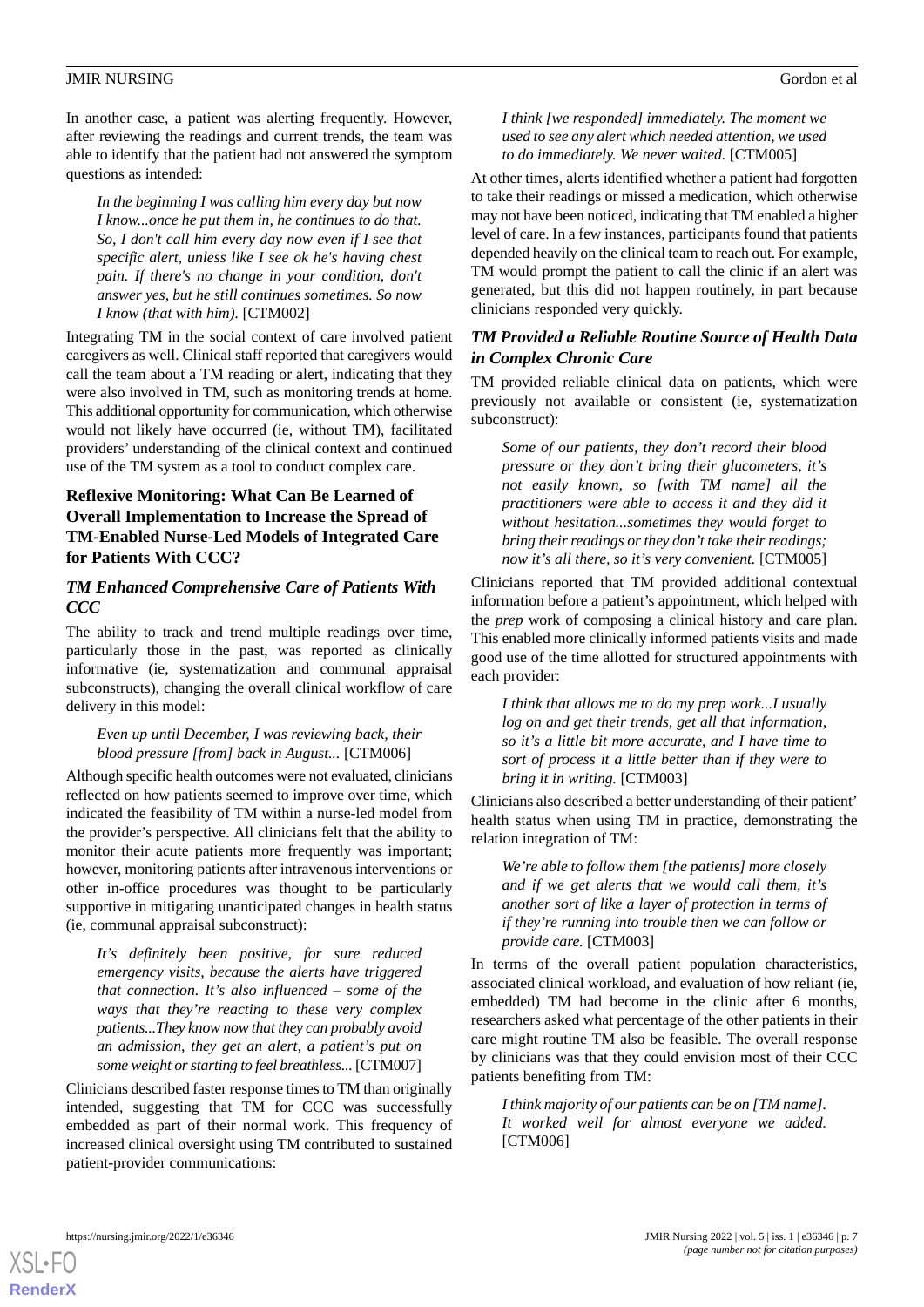## *Reconfigurations Suggested for TM Implementations in NP-Led Complex Care Models*

In this implementation, the TM platform monitored 3 conditions (HF, HTN, and DM). However, clinicians identified several other conditions as highly prevalent within their complex patients (ie, reconfiguration) but also in the broader chronic care population. Opportunities to monitor mental health symptoms and/or conditions were similarly identified across participants:

*We have a lot of people with anxiety and even depression, it's very prevalent in our patient population. You know we have the social worker for that very reason...Even if the Medly could have some questions about their mental well-being, I think that would help us.* [CTM 006; CTM006-memo log]

The inability to monitor respiratory status in patients with chronic obstructive pulmonary disease (COPD) was identified as an area that would be clinically helpful in addition to the existing TM platform. Other routine metrics such as temperature have also been identified as important to monitor in future TM implementations:

*For COPD, the temperature would be really helpful. Especially now, we are going into the winter season, it would be really helpful to have temperature for those patients [when they get flu-like symptoms] maybe even those with CHF as well...* [CTM006]

Clinicians felt that visual differentiation of alerts by color (ie, critical vs noncritical) would be helpful in both the dashboard and email notifications, thereby designating a visual cue to quickly evaluate alert severity (ie, reconfiguration). The incorporation of TM into the routine care context in this model (ie, contextual integration) is such that a visual cue to identify critical needs could improve the efficiency of the monitoring process:

*if we could get the system to identify the alert severity by color that would be very helpful...even if I only have just enough time to look at it quickly, I can see who is critical.* [CTM002-memo log]

# *Discussion*

## **Principal Findings**

This study explored the perceptions and experiences of clinicians regarding the implementation of a TM platform for complex patients as part of a larger feasibility study in an integrated nurse-led model. Our findings suggest that TM made sense to the colocated nurse-led team by considering individually and collectively how this work might affect their current care preferences, workflows, and existing delivery practices. Team members were willing to engage with the intervention as it aligned with tasks the team had already asked patients to do, such as monitoring blood pressure or weight at home regularly. A few clinicians had prior experience with the implementation of a TM system, which likely influenced their willingness to engage in and adopt the *Medly* system, which was evidenced by individuals comparing their experiences. Continuous patient engagement with the clinicians occurred frequently using TM

 $XS$ -FO **[RenderX](http://www.renderx.com/)** and was considered fundamental in this case. Previous literature has indicated that regular interactions facilitated continued monitoring, further dialogue around disease management, documentation of new symptoms, and opportunities to identify health issues before they become critical [[48](#page-11-9)[,49](#page-11-10)].

TM aligned well with traditional RN responsibilities of assessment, communication, evaluation, triage, and delegation [[50](#page-11-11)[-52](#page-11-12)]. However, in this case, the RN had significant clinical responsibilities in addition to those of the TM, which may or may not be unique to other complex chronic disease management models. Previous research in TM of single conditions has suggested that nurses are well-positioned to manage TM requirements owing to the nature of the nurse-patient relationship [\[53](#page-11-13)], ability to analyze and apply TM data sources, multitasking, and providing a service that is fit for purpose [[51,](#page-11-14)[52](#page-11-12),[54\]](#page-11-15). However, other clinicians, particularly the pharmacist and dietician, routinely used TM data throughout the implementation in practice, suggesting that these roles might be better used in TM implementation in future. Previous literature has supported the greater involvement of pharmacists, given their growing scope of practice [\[55](#page-11-16)]. Although the scope of pharmacists varies widely across Canadian provinces, the support for an expanded scope in chronic disease populations has gained traction [\[56](#page-11-17),[57\]](#page-11-18) given their in-depth knowledge of medication management, pharmacological interactions, as well as sign and symptom assessment and evaluation.

In terms of technology, several reconfigurations have been proposed to improve the existing platform. At the time of this study, a comprehensive mental health module was not available despite frequent links in the literature to conditions such as anxiety and depression in patients with CCC [[50](#page-11-11)[,58](#page-11-19),[59\]](#page-11-20). However, given our findings in support of this concept, we would strongly encourage a mental health component within the existing platform and other TM implementations targeting chronic care. Other conditions, such as COPD and chronic kidney disease, are important for monitoring in future TM implementations, as they are highly prevalent in the population.

During the study, the team continued to identify other patients who might have benefited from TM but were not eligible because of the preapproved participant numbers. This appears to suggest that TM was successfully embedded within routine practice in NP-led care, and that the full benefits of TM-enabled NP-led integrated care models have yet to be fully realized for patients, families, and health care systems. A multisite implementation with larger participant volumes is needed to evaluate the effectiveness of individual health outcomes and the organizational impact of this model of care delivery.

#### **Implementation Learnings**

Using NPT to evaluate the feasibility of implementation provided a foundation that can be used to enhance future research implementations as nurse-led care models expand and virtual care solutions such as TM for patients with CCC become more prevalent. Our findings suggest that TM-enabled nurse-led care is feasible, as demonstrated by its successful implementation in an ambulatory chronic care model. We offer the following learnings for clinicians, administrators,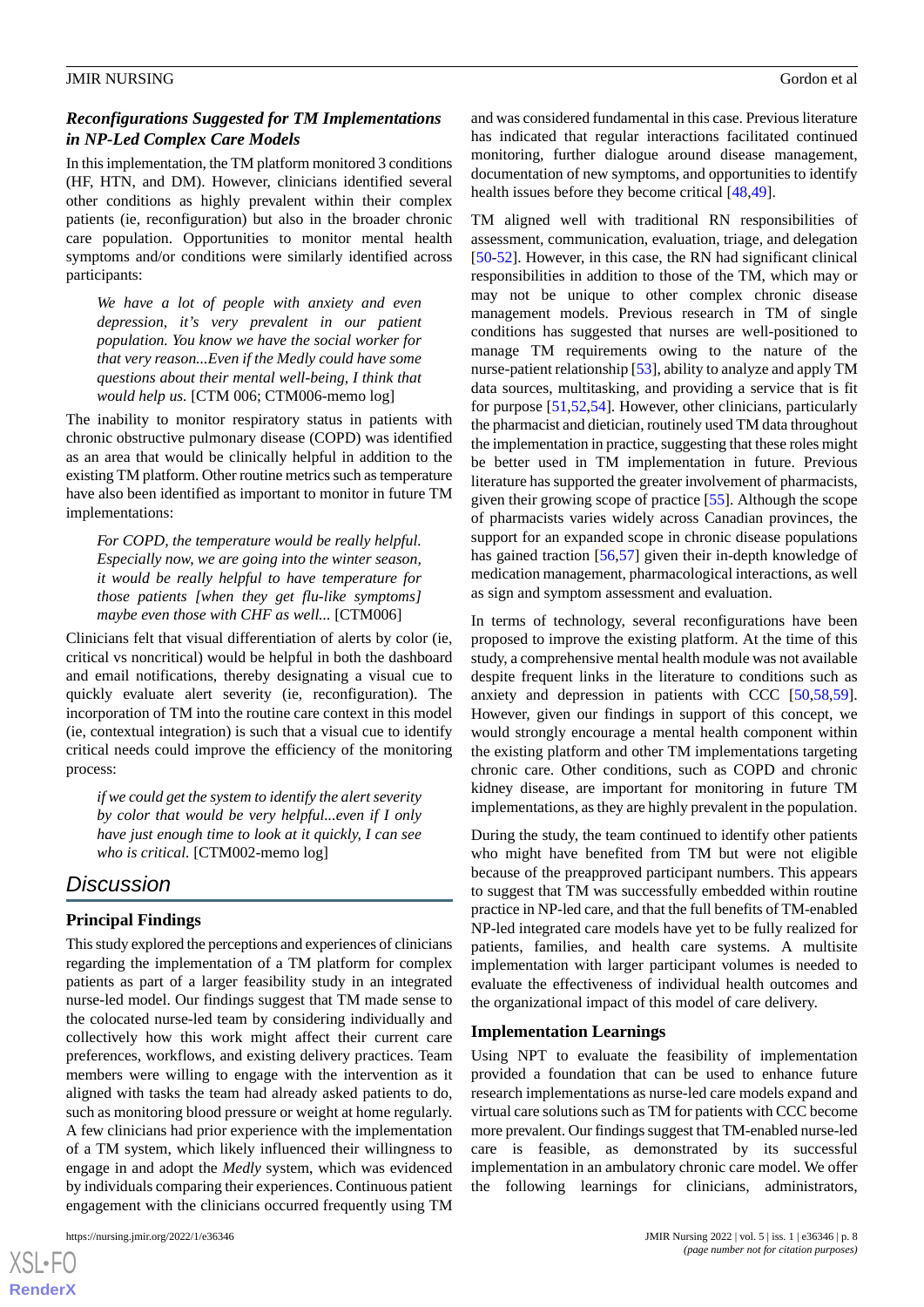researchers, and policy makers to consider in developing and spreading nurse-led models for patients with CCC.

- 1. TM of physiological metrics for HF, HTN, and DM could be used in clinical practice, as monitoring aligned well with existing complex care practices.
- 2. RNs may be able to manage TM, in addition to their clinical responsibilities, in a nurse-led complex care model with a colocated multidisciplinary team.
- 3. The role of pharmacists in monitoring patients through TM should be considered because their responsibilities align well with TM triage and assessment. They could delegate tasks to the more responsible provider, in this case the RN or the NP as required.
- 4. TM-enabled workflows in chronic care still require complex needs to be triaged and directed as clinically necessary to the most responsible care provider (ie, the NP), as this maintains the centrally coordinated approach inherent within nurse-led care models.
- 5. TM platforms for complex chronic patients could consider incorporating the following:
	- Methods of monitoring COPD and chronic kidney disease as these conditions are prevalent in the population of patients with CCC.
	- Monitoring mental health conditions, particularly for anxiety and depression, could support diverse complex care needs.
	- Easy to read, visual alert systems, including the use of color-coding systems to facilitate quick clinical evaluations of acuity and severity.

## **Strengths and Limitations**

This study had several notable strengths. First, TM was embedded into an existing nurse-led care model and not into a pilot clinic, a purposed clinic model, or a clinical model, contributing to the feasibility of TM in a real clinical environment that is actionable and informative. Second, the use of NPT strengthened the research by characterizing the core process elements of embedding TM in the implementation process, enabling researchers to describe the *work* involved in implementing TM in the NP-led model and contributing to existing research in the chronic care space. Third, unlike other TM implementations, patients were onboarded during regular clinical hours, avoiding additional appointments for TM onboarding or more expensive at-home visits for equipment setup and removal. Finally, patients within the complex care model were at times more medically acute, requiring a higher

care level than envisioned initially in this outpatient model. Given the diversity and complexity inherent in multiple interacting diagnoses, the ability to manage this level of complexity using TM highlights the feasibility of TM for CCC in a nurse-led environment.

There were also several limitations to this study. First, interview data were collected upon study completion, and therefore, it was at times difficult to analyze clear differences in how the work was conducted (ie, mechanisms of collective action) and evaluation of the work processes (ie, reflexive monitoring) despite frequent clinical observations. Second, this study was conducted at a single site, but NP-led or nurse-led models of care could differ significantly in the scope of the care model, clinical roles, or target populations, thus hindering generalizability. Third, RN in this clinic had over 10 years of nursing experience, which may or may not be the case in future implementations. Finally, the NP-led care model was located within a large, multisite hospital system with access to existing clinical resources onsite, including a diagnostic imaging suite, laboratory, and urgent care center, and therefore, likely has access to clinical resources. This may have influenced the clinical workflow and normalization of TM in this case because access to these resources may not be generalizable to other sites. Other specialists were also available to support timely service delivery and provide additional clinical support to the clinic that likely shaped in part the overall clinician outlook of embedding TM in everyday routine practices.

## **Conclusions**

A TM platform for complex chronic patients was successfully implemented within an NP-led integrated care model. From the perspective of clinicians and administrators, the process of normalization occurred because TM aligned well with existing complex care practices of frequent assessment and evaluation. Similar to other TM implementations, RN responsibilities within the TM system aligned well with the existing practices of clinical triage, assessment, and evaluation. However, our results demonstrate that the role of pharmacists and dieticians within the infrastructure of an ambulatory NP-led model may also align well with TM responsibilities. The feasibility of a new model of TM-enabled care for CCC was indicated in this study, which provides evidence that such models of care should be further investigated to determine their effectiveness in improving clinical management and better patient outcomes. Our research also provides theoretically informed lessons and recommendations that can be applied to future implementations and studies.

## <span id="page-8-0"></span>**Conflicts of Interest**

ES is considered one of the inventors of the Medly system under the intellectual property policies of the University Health Network (UHN), and may benefit from future commercialization of the technology by the UHN.

## **Multimedia Appendix 1**

Matrix of the operationalization of constructs and subconstructs of the Normalization Process Theory. [[DOCX File , 15 KB](https://jmir.org/api/download?alt_name=nursing_v5i1e36346_app1.docx&filename=07358e610d3d1f650c80587591144300.docx)-[Multimedia Appendix 1\]](https://jmir.org/api/download?alt_name=nursing_v5i1e36346_app1.docx&filename=07358e610d3d1f650c80587591144300.docx)

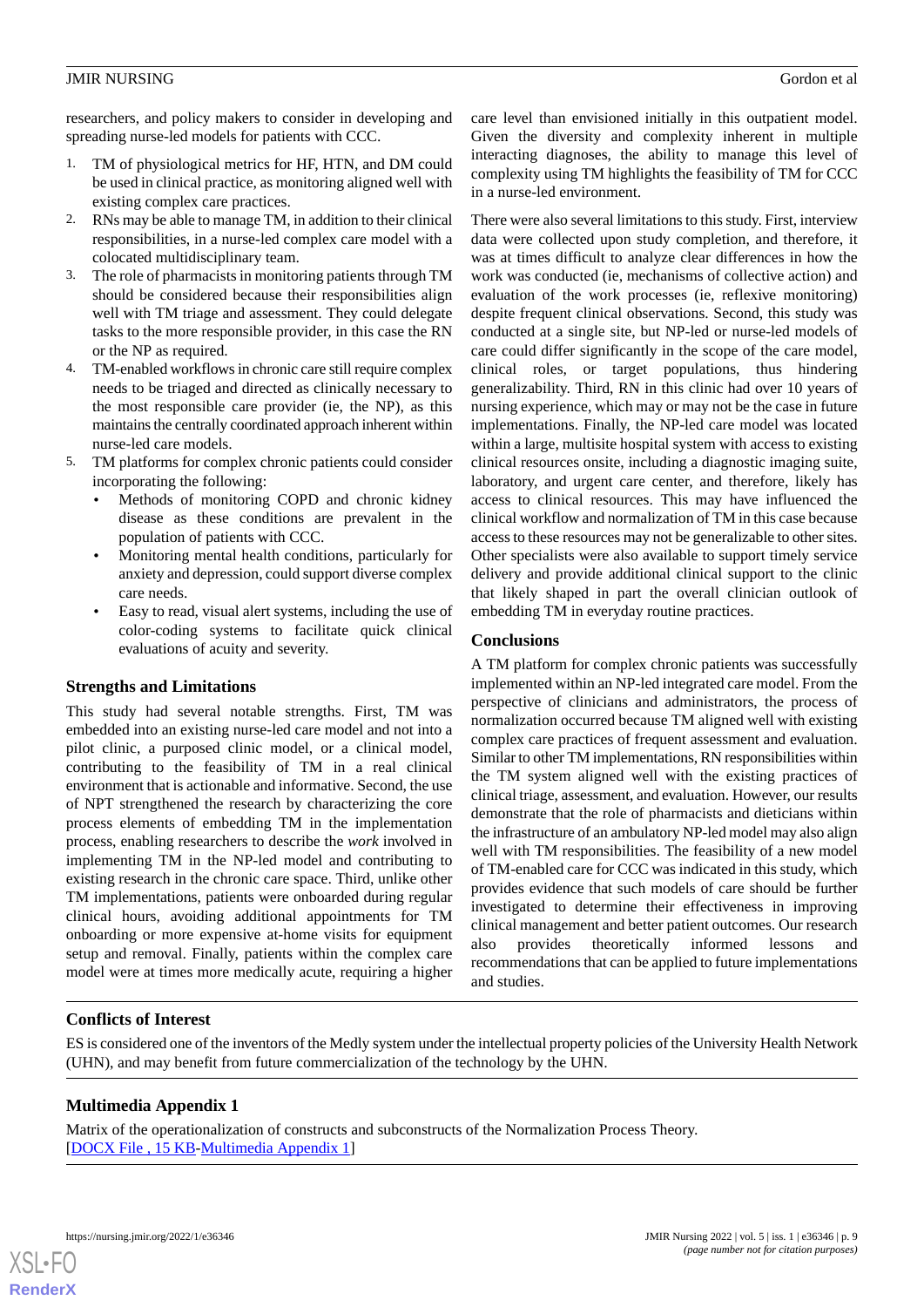## <span id="page-9-13"></span>**Multimedia Appendix 2**

Themes from clinical team members. [[DOCX File , 18 KB](https://jmir.org/api/download?alt_name=nursing_v5i1e36346_app2.docx&filename=544a6961e756c71d883f7162195a3f98.docx)-[Multimedia Appendix 2\]](https://jmir.org/api/download?alt_name=nursing_v5i1e36346_app2.docx&filename=544a6961e756c71d883f7162195a3f98.docx)

## <span id="page-9-0"></span>**References**

- 1. Sakib MN, Shooshtari S, St John P, Menec V. The prevalence of multimorbidity and associations with lifestyle factors among middle-aged Canadians: an analysis of Canadian longitudinal study on aging data. BMC Public Health 2019 Feb 28;19(1):243 [[FREE Full text\]](https://bmcpublichealth.biomedcentral.com/articles/10.1186/s12889-019-6567-x) [doi: [10.1186/s12889-019-6567-x](http://dx.doi.org/10.1186/s12889-019-6567-x)] [Medline: [30819126](http://www.ncbi.nlm.nih.gov/entrez/query.fcgi?cmd=Retrieve&db=PubMed&list_uids=30819126&dopt=Abstract)]
- <span id="page-9-3"></span>2. Feely A, Lix LM, Reimer K. Estimating multimorbidity prevalence with the Canadian Chronic Disease Surveillance System. Health Promot Chronic Dis Prev Can 2017 Jul;37(7):215-222 [\[FREE Full text\]](https://doi.org/10.24095/hpcdp.37.7.02) [doi: [10.24095/hpcdp.37.7.02](http://dx.doi.org/10.24095/hpcdp.37.7.02)] [Medline: [28703703](http://www.ncbi.nlm.nih.gov/entrez/query.fcgi?cmd=Retrieve&db=PubMed&list_uids=28703703&dopt=Abstract)]
- <span id="page-9-1"></span>3. Roberts KC, Rao DP, Bennett TL, Loukine L, Jayaraman GC. Prevalence and patterns of chronic disease multimorbidity and associated determinants in Canada. Health Promot Chronic Dis Prev Can 2015 Aug;35(6):87-94 [[FREE Full text](https://doi.org/10.24095/hpcdp.35.6.01)] [doi: [10.24095/hpcdp.35.6.01\]](http://dx.doi.org/10.24095/hpcdp.35.6.01) [Medline: [26302227\]](http://www.ncbi.nlm.nih.gov/entrez/query.fcgi?cmd=Retrieve&db=PubMed&list_uids=26302227&dopt=Abstract)
- <span id="page-9-2"></span>4. Pefoyo AJ, Bronskill SE, Gruneir A, Calzavara A, Thavorn K, Petrosyan Y, et al. The increasing burden and complexity of multimorbidity. BMC Public Health 2015 Apr 23;15:415 [[FREE Full text](https://bmcpublichealth.biomedcentral.com/articles/10.1186/s12889-015-1733-2)] [doi: [10.1186/s12889-015-1733-2\]](http://dx.doi.org/10.1186/s12889-015-1733-2) [Medline: [25903064](http://www.ncbi.nlm.nih.gov/entrez/query.fcgi?cmd=Retrieve&db=PubMed&list_uids=25903064&dopt=Abstract)]
- <span id="page-9-4"></span>5. Violan C, Foguet-Boreu Q, Flores-Mateo G, Salisbury C, Blom J, Freitag M, et al. Prevalence, determinants and patterns of multimorbidity in primary care: a systematic review of observational studies. PLoS One 2014;9(7):e102149 [[FREE Full](https://dx.plos.org/10.1371/journal.pone.0102149) [text](https://dx.plos.org/10.1371/journal.pone.0102149)] [doi: [10.1371/journal.pone.0102149\]](http://dx.doi.org/10.1371/journal.pone.0102149) [Medline: [25048354](http://www.ncbi.nlm.nih.gov/entrez/query.fcgi?cmd=Retrieve&db=PubMed&list_uids=25048354&dopt=Abstract)]
- <span id="page-9-5"></span>6. Moin JS, Moineddin R, Upshur RE. Measuring the association between marginalization and multimorbidity in Ontario, Canada: a cross-sectional study. J Comorb 2018;8(1):2235042X18814939 [[FREE Full text](https://journals.sagepub.com/doi/10.1177/2235042X18814939?url_ver=Z39.88-2003&rfr_id=ori:rid:crossref.org&rfr_dat=cr_pub%3dpubmed)] [doi: [10.1177/2235042X18814939](http://dx.doi.org/10.1177/2235042X18814939)] [Medline: [30574456\]](http://www.ncbi.nlm.nih.gov/entrez/query.fcgi?cmd=Retrieve&db=PubMed&list_uids=30574456&dopt=Abstract)
- <span id="page-9-11"></span>7. Gallacher K, May CR, Montori VM, Mair FS. Understanding patients' experiences of treatment burden in chronic heart failure using normalization process theory. Ann Fam Med 2011;9(3):235-243 [[FREE Full text](http://www.annfammed.org/cgi/pmidlookup?view=long&pmid=21555751)] [doi: [10.1370/afm.1249\]](http://dx.doi.org/10.1370/afm.1249) [Medline: [21555751](http://www.ncbi.nlm.nih.gov/entrez/query.fcgi?cmd=Retrieve&db=PubMed&list_uids=21555751&dopt=Abstract)]
- 8. Aoki T, Yamamoto Y, Ikenoue T, Onishi Y, Fukuhara S. Multimorbidity patterns in relation to polypharmacy and dosage frequency: a nationwide, cross-sectional study in a Japanese population. Sci Rep 2018 Feb 28;8(1):3806 [\[FREE Full text](https://doi.org/10.1038/s41598-018-21917-6)] [doi: [10.1038/s41598-018-21917-6](http://dx.doi.org/10.1038/s41598-018-21917-6)] [Medline: [29491441\]](http://www.ncbi.nlm.nih.gov/entrez/query.fcgi?cmd=Retrieve&db=PubMed&list_uids=29491441&dopt=Abstract)
- <span id="page-9-7"></span><span id="page-9-6"></span>9. van Merode T, van de Ven K, van den Akker M. Patients with multimorbidity and their treatment burden in different daily life domains: a qualitative study in primary care in the Netherlands and Belgium. J Comorb 2018;8(1):9-15 [[FREE Full](https://journals.sagepub.com/doi/10.15256/joc.2018.8.119?url_ver=Z39.88-2003&rfr_id=ori:rid:crossref.org&rfr_dat=cr_pub%3dpubmed) [text](https://journals.sagepub.com/doi/10.15256/joc.2018.8.119?url_ver=Z39.88-2003&rfr_id=ori:rid:crossref.org&rfr_dat=cr_pub%3dpubmed)] [doi: [10.15256/joc.2018.8.119\]](http://dx.doi.org/10.15256/joc.2018.8.119) [Medline: [29651408](http://www.ncbi.nlm.nih.gov/entrez/query.fcgi?cmd=Retrieve&db=PubMed&list_uids=29651408&dopt=Abstract)]
- <span id="page-9-8"></span>10. Mannucci PM, Nobili A, REPOSI Investigators. Multimorbidity and polypharmacy in the elderly: lessons from REPOSI. Intern Emerg Med 2014 Oct;9(7):723-734. [doi: [10.1007/s11739-014-1124-1\]](http://dx.doi.org/10.1007/s11739-014-1124-1) [Medline: [25164413\]](http://www.ncbi.nlm.nih.gov/entrez/query.fcgi?cmd=Retrieve&db=PubMed&list_uids=25164413&dopt=Abstract)
- 11. Vetrano DL, Calderón-Larrañaga A, Marengoni A, Onder G, Bauer JM, Cesari M, et al. An international perspective on chronic multimorbidity: approaching the elephant in the room. J Gerontol A Biol Sci Med Sci 2018 Sep 11;73(10):1350-1356 [[FREE Full text](http://europepmc.org/abstract/MED/28957993)] [doi: [10.1093/gerona/glx178](http://dx.doi.org/10.1093/gerona/glx178)] [Medline: [28957993](http://www.ncbi.nlm.nih.gov/entrez/query.fcgi?cmd=Retrieve&db=PubMed&list_uids=28957993&dopt=Abstract)]
- <span id="page-9-10"></span><span id="page-9-9"></span>12. Tortajada S, Giménez-Campos MS, Villar-López J, Faubel-Cava R, Donat-Castelló L, Valdivieso-Martínez B, et al. Case management for patients with complex multimorbidity: development and validation of a coordinated intervention between primary and hospital care. Int J Integr Care 2017 Jun 20;17(2):4 [[FREE Full text](http://europepmc.org/abstract/MED/28970745)] [doi: [10.5334/ijic.2493](http://dx.doi.org/10.5334/ijic.2493)] [Medline: [28970745](http://www.ncbi.nlm.nih.gov/entrez/query.fcgi?cmd=Retrieve&db=PubMed&list_uids=28970745&dopt=Abstract)]
- <span id="page-9-12"></span>13. Wozniak L, Soprovich A, Rees S, Al Sayah F, Majumdar SR, Johnson JA. Contextualizing the effectiveness of a collaborative care model for primary care patients with diabetes and depression (Teamcare): a qualitative assessment using RE-AIM. Can J Diabetes 2015 Oct;39 Suppl 3:S83-S91. [doi: [10.1016/j.jcjd.2015.05.004\]](http://dx.doi.org/10.1016/j.jcjd.2015.05.004) [Medline: [26227866\]](http://www.ncbi.nlm.nih.gov/entrez/query.fcgi?cmd=Retrieve&db=PubMed&list_uids=26227866&dopt=Abstract)
- 14. Kastner M, Hayden L, Wong G, Lai Y, Makarski J, Treister V, et al. Underlying mechanisms of complex interventions addressing the care of older adults with multimorbidity: a realist review. BMJ Open 2019 Apr 03;9(4):e025009 [\[FREE Full](https://bmjopen.bmj.com/lookup/pmidlookup?view=long&pmid=30948577) [text](https://bmjopen.bmj.com/lookup/pmidlookup?view=long&pmid=30948577)] [doi: [10.1136/bmjopen-2018-025009\]](http://dx.doi.org/10.1136/bmjopen-2018-025009) [Medline: [30948577](http://www.ncbi.nlm.nih.gov/entrez/query.fcgi?cmd=Retrieve&db=PubMed&list_uids=30948577&dopt=Abstract)]
- 15. Heale R, James S, Garceau ML. A multiple-case study in nurse practitioner-led clinics: an exploration of the quality of care for patients with multimorbidity. Nurs Leadersh (Tor Ont) 2016;29(3):37-45. [doi: [10.12927/cjnl.2016.24891](http://dx.doi.org/10.12927/cjnl.2016.24891)] [Medline: [28032834](http://www.ncbi.nlm.nih.gov/entrez/query.fcgi?cmd=Retrieve&db=PubMed&list_uids=28032834&dopt=Abstract)]
- 16. Li S, Roschkov S, Alkhodair A, O'Neill BJ, Chik CL, Tsuyuki RT, et al. The effect of nurse practitioner-led intervention in diabetes care for patients admitted to cardiology services. Can J Diabetes 2017 Feb;41(1):10-16. [doi: [10.1016/j.jcjd.2016.06.008\]](http://dx.doi.org/10.1016/j.jcjd.2016.06.008) [Medline: [27658765](http://www.ncbi.nlm.nih.gov/entrez/query.fcgi?cmd=Retrieve&db=PubMed&list_uids=27658765&dopt=Abstract)]
- 17. Hansen KT, McDonald C, O'Hara S, Post L, Silcox S, Gutmanis IA. A formative evaluation of a nurse practitioner-led interprofessional geriatric outpatient clinic. J Interprof Care 2017 Jul;31(4):546-549. [doi: [10.1080/13561820.2017.1303463](http://dx.doi.org/10.1080/13561820.2017.1303463)] [Medline: [28388276](http://www.ncbi.nlm.nih.gov/entrez/query.fcgi?cmd=Retrieve&db=PubMed&list_uids=28388276&dopt=Abstract)]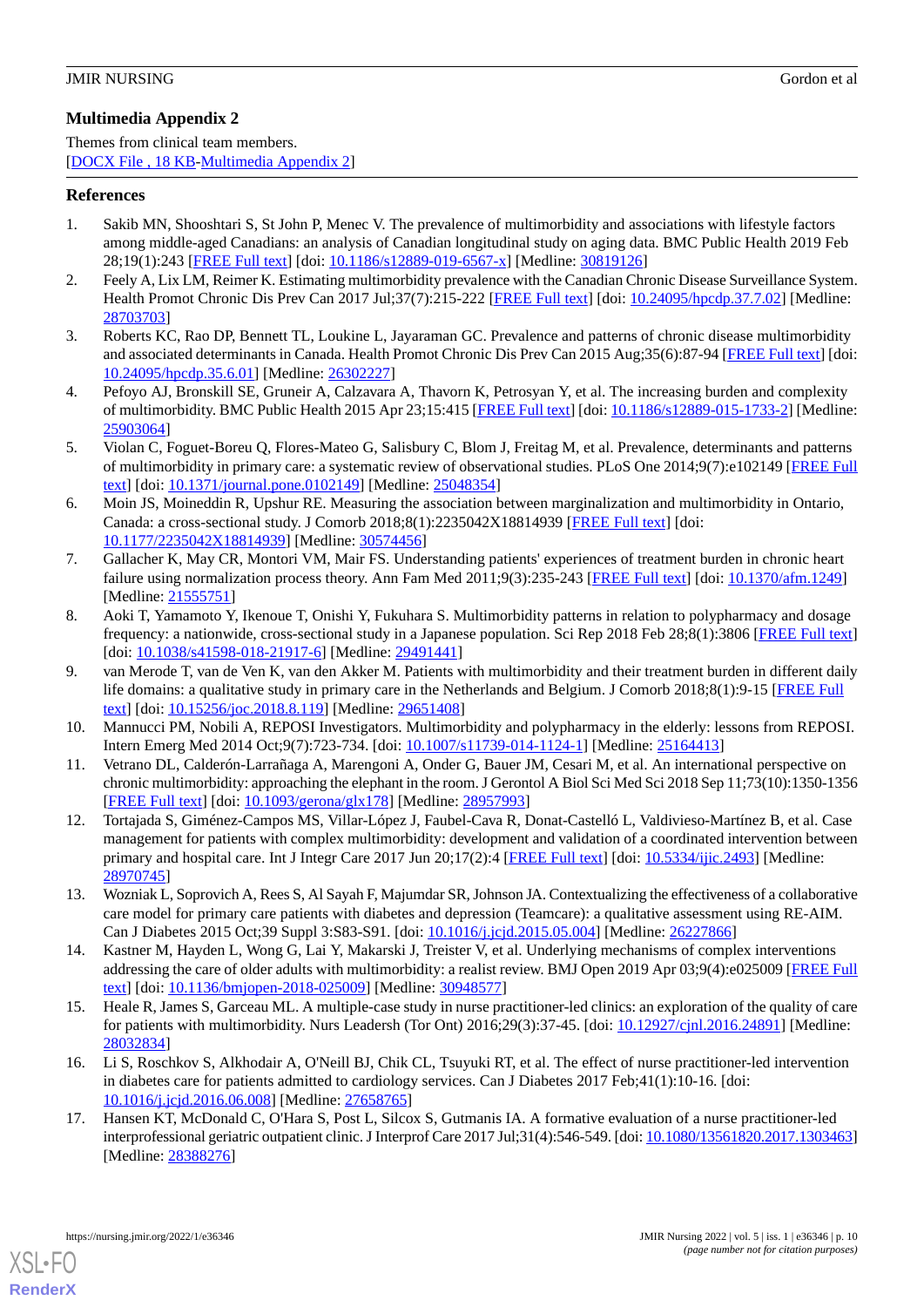- <span id="page-10-0"></span>18. Housden L, Browne AJ, Wong ST, Dawes M. Attending to power differentials: how NP-led group medical visits can influence the management of chronic conditions. Health Expect 2017 Oct;20(5):862-870 [\[FREE Full text\]](https://doi.org/10.1111/hex.12525) [doi: [10.1111/hex.12525\]](http://dx.doi.org/10.1111/hex.12525) [Medline: [28071841](http://www.ncbi.nlm.nih.gov/entrez/query.fcgi?cmd=Retrieve&db=PubMed&list_uids=28071841&dopt=Abstract)]
- <span id="page-10-2"></span><span id="page-10-1"></span>19. Carryer J, Adams S. Nurse practitioners as a solution to transformative and sustainable health services in primary health care: a qualitative exploratory study. Collegian 2017;24(6):525-531 [[FREE Full text](https://doi.org/10.1016/j.colegn.2016.12.001)] [doi: [10.1016/j.colegn.2016.12.001](http://dx.doi.org/10.1016/j.colegn.2016.12.001)]
- <span id="page-10-3"></span>20. Practice standard: nurse practitioner. College of Nurses of Ontario. 2019. URL: [https://www.cno.org/globalassets/docs/](https://www.cno.org/globalassets/docs/prac/41038_strdrnec.pdf) [prac/41038\\_strdrnec.pdf](https://www.cno.org/globalassets/docs/prac/41038_strdrnec.pdf) [accessed 2020-09-01]
- <span id="page-10-4"></span>21. Heale R, James S, Wenghofer E, Garceau ML. Nurse practitioner's perceptions of the impact of the nurse practitioner-led clinic model on the quality of care of complex patients. Prim Health Care Res Dev 2018 Nov;19(6):553-560 [[FREE Full](http://europepmc.org/abstract/MED/29310746) [text](http://europepmc.org/abstract/MED/29310746)] [doi: [10.1017/S1463423617000913](http://dx.doi.org/10.1017/S1463423617000913)] [Medline: [29310746](http://www.ncbi.nlm.nih.gov/entrez/query.fcgi?cmd=Retrieve&db=PubMed&list_uids=29310746&dopt=Abstract)]
- <span id="page-10-5"></span>22. Desai AS, Stevenson LW. Connecting the circle from home to heart-failure disease management. N Engl J Med 2010 Dec 09;363(24):2364-2367. [doi: [10.1056/NEJMe1011769](http://dx.doi.org/10.1056/NEJMe1011769)] [Medline: [21080836](http://www.ncbi.nlm.nih.gov/entrez/query.fcgi?cmd=Retrieve&db=PubMed&list_uids=21080836&dopt=Abstract)]
- <span id="page-10-6"></span>23. Aminuddin HB, Jiao N, Jiang Y, Hong J, Wang W. Effectiveness of smartphone-based self-management interventions on self-efficacy, self-care activities, health-related quality of life and clinical outcomes in patients with type 2 diabetes: a systematic review and meta-analysis. Int J Nurs Stud 2021 Apr;116:103286. [doi: [10.1016/j.ijnurstu.2019.02.003](http://dx.doi.org/10.1016/j.ijnurstu.2019.02.003)] [Medline: [30827741](http://www.ncbi.nlm.nih.gov/entrez/query.fcgi?cmd=Retrieve&db=PubMed&list_uids=30827741&dopt=Abstract)]
- <span id="page-10-7"></span>24. Yi JY, Kim Y, Cho YM, Kim H. Self-management of chronic conditions using mHealth interventions in Korea: a systematic review. Healthc Inform Res 2018 Jul;24(3):187-197 [\[FREE Full text](https://www.e-hir.org/DOIx.php?id=10.4258/hir.2018.24.3.187)] [doi: [10.4258/hir.2018.24.3.187\]](http://dx.doi.org/10.4258/hir.2018.24.3.187) [Medline: [30109152\]](http://www.ncbi.nlm.nih.gov/entrez/query.fcgi?cmd=Retrieve&db=PubMed&list_uids=30109152&dopt=Abstract)
- 25. Seto E, Leonard KJ, Cafazzo JA, Barnsley J, Masino C, Ross HJ. Mobile phone-based telemonitoring for heart failure management: a randomized controlled trial. J Med Internet Res 2012 Feb 16;14(1):e31 [[FREE Full text\]](https://www.jmir.org/2012/1/e31/) [doi: [10.2196/jmir.1909](http://dx.doi.org/10.2196/jmir.1909)] [Medline: [22356799](http://www.ncbi.nlm.nih.gov/entrez/query.fcgi?cmd=Retrieve&db=PubMed&list_uids=22356799&dopt=Abstract)]
- 26. Seto E, Leonard KJ, Masino C, Cafazzo JA, Barnsley J, Ross HJ. Attitudes of heart failure patients and health care providers towards mobile phone-based remote monitoring. J Med Internet Res 2010 Nov 29;12(4):e55 [\[FREE Full text\]](https://www.jmir.org/2010/4/e55/) [doi: [10.2196/jmir.1627](http://dx.doi.org/10.2196/jmir.1627)] [Medline: [21115435](http://www.ncbi.nlm.nih.gov/entrez/query.fcgi?cmd=Retrieve&db=PubMed&list_uids=21115435&dopt=Abstract)]
- 27. Seto E, Leonard KJ, Cafazzo JA, Masino C, Barnsley J, Ross HJ. Mobile phone-based remote patient monitoring improves heart failure management and outcomes: a randomized controlled trial. J Am Coll Cardiol 2011;57(14):E1260. [doi: [10.1016/S0735-1097\(11\)61260-6\]](http://dx.doi.org/10.1016/S0735-1097(11)61260-6)
- 28. Ware P, Dorai M, Ross HJ, Cafazzo JA, Laporte A, Boodoo C, et al. Patient adherence to a mobile phone-based heart failure telemonitoring program: a longitudinal mixed-methods study. JMIR Mhealth Uhealth 2019 Feb 26;7(2):e13259 [[FREE Full text](https://mhealth.jmir.org/2019/2/e13259/)] [doi: [10.2196/13259\]](http://dx.doi.org/10.2196/13259) [Medline: [30806625\]](http://www.ncbi.nlm.nih.gov/entrez/query.fcgi?cmd=Retrieve&db=PubMed&list_uids=30806625&dopt=Abstract)
- <span id="page-10-8"></span>29. Yun JE, Park JE, Park HY, Lee HY, Park DA. Comparative effectiveness of telemonitoring versus usual care for heart failure: a systematic review and meta-analysis. J Card Fail 2018 Jan;24(1):19-28. [doi: [10.1016/j.cardfail.2017.09.006](http://dx.doi.org/10.1016/j.cardfail.2017.09.006)] [Medline: [28939459](http://www.ncbi.nlm.nih.gov/entrez/query.fcgi?cmd=Retrieve&db=PubMed&list_uids=28939459&dopt=Abstract)]
- <span id="page-10-9"></span>30. Pekmezaris R, Tortez L, Williams M, Patel V, Makaryus A, Zeltser R, et al. Home telemonitoring in heart failure: a systematic review and meta-analysis. Health Aff (Millwood) 2018 Dec;37(12):1983-1989. [doi: [10.1377/hlthaff.2018.05087](http://dx.doi.org/10.1377/hlthaff.2018.05087)] [Medline: [30633680](http://www.ncbi.nlm.nih.gov/entrez/query.fcgi?cmd=Retrieve&db=PubMed&list_uids=30633680&dopt=Abstract)]
- <span id="page-10-10"></span>31. Ong MK, Romano PS, Edgington S, Aronow HU, Auerbach AD, Black JT, Better Effectiveness After Transition–Heart Failure (BEAT-HF) Research Group. Effectiveness of remote patient monitoring after discharge of hospitalized patients with heart failure: the better effectiveness after transition -- heart failure (BEAT-HF) randomized clinical trial. JAMA Intern Med 2016 Mar;176(3):310-318 [[FREE Full text](http://europepmc.org/abstract/MED/26857383)] [doi: [10.1001/jamainternmed.2015.7712\]](http://dx.doi.org/10.1001/jamainternmed.2015.7712) [Medline: [26857383\]](http://www.ncbi.nlm.nih.gov/entrez/query.fcgi?cmd=Retrieve&db=PubMed&list_uids=26857383&dopt=Abstract)
- <span id="page-10-11"></span>32. Koehler F, Koehler K, Deckwart O, Prescher S, Wegscheider K, Kirwan BA, et al. Efficacy of telemedical interventional management in patients with heart failure (TIM-HF2): a randomised, controlled, parallel-group, unmasked trial. Lancet 2018 Sep 22;392(10152):1047-1057. [doi: [10.1016/S0140-6736\(18\)31880-4\]](http://dx.doi.org/10.1016/S0140-6736(18)31880-4) [Medline: [30153985](http://www.ncbi.nlm.nih.gov/entrez/query.fcgi?cmd=Retrieve&db=PubMed&list_uids=30153985&dopt=Abstract)]
- <span id="page-10-12"></span>33. Martín-Lesende I, Recalde E, Viviane-Wunderling P, Pinar T, Borghesi F, Aguirre T, et al. Mortality in a cohort of complex patients with chronic illnesses and multimorbidity: a descriptive longitudinal study. BMC Palliat Care 2016 Apr 12;15:42 [[FREE Full text](https://bmcpalliatcare.biomedcentral.com/articles/10.1186/s12904-016-0111-x)] [doi: [10.1186/s12904-016-0111-x\]](http://dx.doi.org/10.1186/s12904-016-0111-x) [Medline: [27068572](http://www.ncbi.nlm.nih.gov/entrez/query.fcgi?cmd=Retrieve&db=PubMed&list_uids=27068572&dopt=Abstract)]
- <span id="page-10-13"></span>34. Melchiorre MG, Lamura G, Barbabella F, ICARE4EU Consortium. eHealth for people with multimorbidity: results from the ICARE4EU project and insights from the "10 e's" by Gunther Eysenbach. PLoS One 2018;13(11):e0207292 [\[FREE](https://dx.plos.org/10.1371/journal.pone.0207292) [Full text\]](https://dx.plos.org/10.1371/journal.pone.0207292) [doi: [10.1371/journal.pone.0207292](http://dx.doi.org/10.1371/journal.pone.0207292)] [Medline: [30427924](http://www.ncbi.nlm.nih.gov/entrez/query.fcgi?cmd=Retrieve&db=PubMed&list_uids=30427924&dopt=Abstract)]
- <span id="page-10-14"></span>35. Lessard L, Amyot D, Aswad O, Mouttham A. Expanding the nature and scope of requirements for service systems through service-dominant logic: the case of a telemonitoring service. Requirements Eng 2020;25(3):273-293 [[FREE Full text](https://doi.org/10.1007/s00766-019-00322-z)] [doi: [10.1007/s00766-019-00322-z](http://dx.doi.org/10.1007/s00766-019-00322-z)]
- 36. Scott Kruse C, Karem P, Shifflett K, Vegi L, Ravi K, Brooks M. Evaluating barriers to adopting telemedicine worldwide: a systematic review. J Telemed Telecare 2018 Jan;24(1):4-12 [\[FREE Full text\]](https://journals.sagepub.com/doi/10.1177/1357633X16674087?url_ver=Z39.88-2003&rfr_id=ori:rid:crossref.org&rfr_dat=cr_pub%3dpubmed) [doi: [10.1177/1357633X16674087\]](http://dx.doi.org/10.1177/1357633X16674087) [Medline: [29320966](http://www.ncbi.nlm.nih.gov/entrez/query.fcgi?cmd=Retrieve&db=PubMed&list_uids=29320966&dopt=Abstract)]
- 37. Hammersley V, Parker R, Paterson M, Hanley J, Pinnock H, Padfield P, et al. Telemonitoring at scale for hypertension in primary care: an implementation study. PLoS Med 2020 Jun;17(6):e1003124 [\[FREE Full text\]](https://dx.plos.org/10.1371/journal.pmed.1003124) [doi: [10.1371/journal.pmed.1003124](http://dx.doi.org/10.1371/journal.pmed.1003124)] [Medline: [32555625](http://www.ncbi.nlm.nih.gov/entrez/query.fcgi?cmd=Retrieve&db=PubMed&list_uids=32555625&dopt=Abstract)]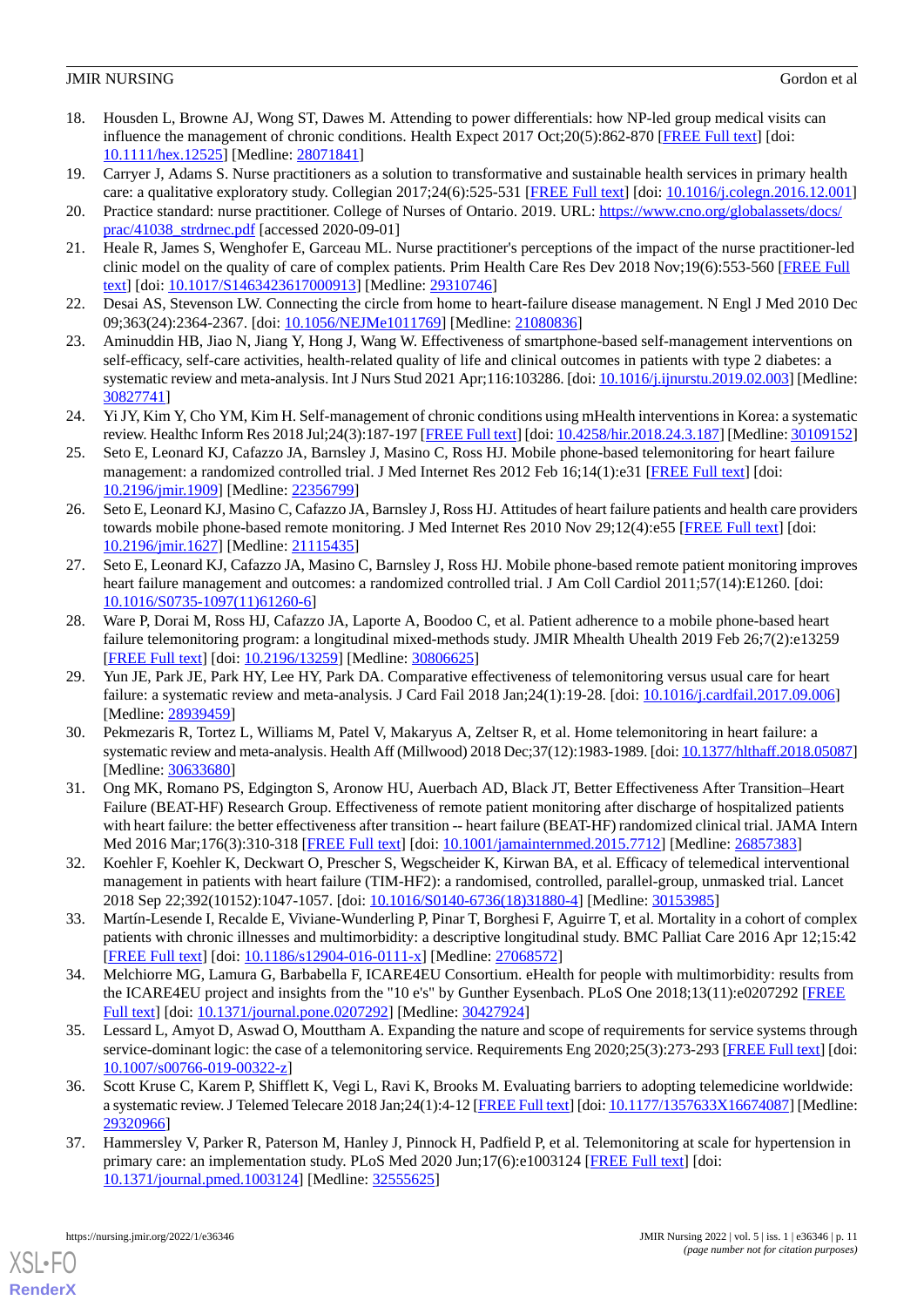- <span id="page-11-0"></span>38. May CR, Mair F, Finch T, MacFarlane A, Dowrick C, Treweek S, et al. Development of a theory of implementation and integration: Normalization Process Theory. Implement Sci 2009 May 21;4:29 [[FREE Full text\]](https://implementationscience.biomedcentral.com/articles/10.1186/1748-5908-4-29) [doi: [10.1186/1748-5908-4-29\]](http://dx.doi.org/10.1186/1748-5908-4-29) [Medline: [19460163](http://www.ncbi.nlm.nih.gov/entrez/query.fcgi?cmd=Retrieve&db=PubMed&list_uids=19460163&dopt=Abstract)]
- 39. McEvoy R, Ballini L, Maltoni S, O'Donnell CA, Mair FS, Macfarlane A. A qualitative systematic review of studies using the Normalization Process Theory to research implementation processes. Implement Sci 2014 Jan 02;9:2 [\[FREE Full text](https://implementationscience.biomedcentral.com/articles/10.1186/1748-5908-9-2)] [doi: [10.1186/1748-5908-9-2](http://dx.doi.org/10.1186/1748-5908-9-2)] [Medline: [24383661\]](http://www.ncbi.nlm.nih.gov/entrez/query.fcgi?cmd=Retrieve&db=PubMed&list_uids=24383661&dopt=Abstract)
- <span id="page-11-3"></span><span id="page-11-1"></span>40. May C, Finch T. Implementing, embedding, and integrating practices: an outline of Normalization Process Theory. Sociology 2009;43(3):535-554. [doi: [10.1177/0038038509103208\]](http://dx.doi.org/10.1177/0038038509103208)
- <span id="page-11-2"></span>41. May C. Towards a general theory of implementation. Implement Sci 2013 Feb 13;8:18 [\[FREE Full text\]](https://implementationscience.biomedcentral.com/articles/10.1186/1748-5908-8-18) [doi: [10.1186/1748-5908-8-18\]](http://dx.doi.org/10.1186/1748-5908-8-18) [Medline: [23406398\]](http://www.ncbi.nlm.nih.gov/entrez/query.fcgi?cmd=Retrieve&db=PubMed&list_uids=23406398&dopt=Abstract)
- <span id="page-11-4"></span>42. Gordon K, Dainty KN, Steele Gray C, DeLacy J, Shah A, Resnick M, et al. Experiences of complex patients with telemonitoring in a nurse-led model of care: multimethod feasibility study. JMIR Nurs 2020 Sep 29;3(1):e22118 [[FREE](http://europepmc.org/abstract/MED/34406972) [Full text\]](http://europepmc.org/abstract/MED/34406972) [doi: [10.2196/22118\]](http://dx.doi.org/10.2196/22118) [Medline: [34406972](http://www.ncbi.nlm.nih.gov/entrez/query.fcgi?cmd=Retrieve&db=PubMed&list_uids=34406972&dopt=Abstract)]
- <span id="page-11-5"></span>43. May C. Agency and implementation: understanding the embedding of healthcare innovations in practice. Soc Sci Med 2013 Feb;78:26-33 [\[FREE Full text\]](https://linkinghub.elsevier.com/retrieve/pii/S0277-9536(12)00770-8) [doi: [10.1016/j.socscimed.2012.11.021\]](http://dx.doi.org/10.1016/j.socscimed.2012.11.021) [Medline: [23246396](http://www.ncbi.nlm.nih.gov/entrez/query.fcgi?cmd=Retrieve&db=PubMed&list_uids=23246396&dopt=Abstract)]
- <span id="page-11-6"></span>44. Rapley T, Girling M, Mair FS, Murray E, Treweek S, McColl E, et al. Improving the normalization of complex interventions: part 1 - development of the NoMAD instrument for assessing implementation work based on normalization process theory (NPT). BMC Med Res Methodol 2018 Nov 15;18(1):133 [[FREE Full text](https://bmcmedresmethodol.biomedcentral.com/articles/10.1186/s12874-018-0590-y)] [doi: [10.1186/s12874-018-0590-y](http://dx.doi.org/10.1186/s12874-018-0590-y)] [Medline: [30442093](http://www.ncbi.nlm.nih.gov/entrez/query.fcgi?cmd=Retrieve&db=PubMed&list_uids=30442093&dopt=Abstract)]
- <span id="page-11-7"></span>45. Thorne S, Kirkham SR, MacDonald-Emes J. Interpretive description: a noncategorical qualitative alternative for developing nursing knowledge. Res Nurs Health 1997 Apr;20(2):169-177. [doi: [10.1002/\(sici\)1098-240x\(199704\)20:2<169::aid-nur9>3.0.co;2-i](http://dx.doi.org/10.1002/(sici)1098-240x(199704)20:2<169::aid-nur9>3.0.co;2-i)] [Medline: [9100747\]](http://www.ncbi.nlm.nih.gov/entrez/query.fcgi?cmd=Retrieve&db=PubMed&list_uids=9100747&dopt=Abstract)
- <span id="page-11-9"></span><span id="page-11-8"></span>46. Thorne S. Interpretative description: qualitative research for applied practice. 2nd edition. Milton Park, UK: Routledge; Mar 21, 2016.
- 47. Thorne S, Kirkham SR, O'Flynn-Magee K. The analytic challenge in interpretive description. Int J Qual Methods 2004;3(1):1-11. [doi: [10.1177/160940690400300101\]](http://dx.doi.org/10.1177/160940690400300101)
- <span id="page-11-11"></span><span id="page-11-10"></span>48. Garnett A, Ploeg J, Markle-Reid M, Strachan PH. Self-management of multiple chronic conditions by community-dwelling older adults: a concept analysis. SAGE Open Nurs 2018;4:2377960817752471 [\[FREE Full text\]](https://journals.sagepub.com/doi/10.1177/2377960817752471?url_ver=Z39.88-2003&rfr_id=ori:rid:crossref.org&rfr_dat=cr_pub%3dpubmed) [doi: [10.1177/2377960817752471\]](http://dx.doi.org/10.1177/2377960817752471) [Medline: [33415188\]](http://www.ncbi.nlm.nih.gov/entrez/query.fcgi?cmd=Retrieve&db=PubMed&list_uids=33415188&dopt=Abstract)
- 49. Boult C, Wieland GD. Comprehensive primary care for older patients with multiple chronic conditions: "Nobody rushes you through". JAMA 2010 Nov 03;304(17):1936-1943. [doi: [10.1001/jama.2010.1623](http://dx.doi.org/10.1001/jama.2010.1623)] [Medline: [21045100\]](http://www.ncbi.nlm.nih.gov/entrez/query.fcgi?cmd=Retrieve&db=PubMed&list_uids=21045100&dopt=Abstract)
- <span id="page-11-14"></span>50. Gordon K, Steele Gray C, Dainty KN, DeLacy J, Ware P, Seto E. Exploring an innovative care model and telemonitoring for the management of patients with complex chronic needs: qualitative description study. JMIR Nurs 2020;3(1):e15691 [[FREE Full text](http://europepmc.org/abstract/MED/34345777)] [doi: [10.2196/15691\]](http://dx.doi.org/10.2196/15691) [Medline: [34345777\]](http://www.ncbi.nlm.nih.gov/entrez/query.fcgi?cmd=Retrieve&db=PubMed&list_uids=34345777&dopt=Abstract)
- <span id="page-11-13"></span><span id="page-11-12"></span>51. Grisot M, Moltubakk Kempton A, Hagen L, Aanestad M. Data-work for personalized care: examining nurses' practices in remote monitoring of chronic patients. Health Informatics J 2019 Sep;25(3):608-616 [\[FREE Full text\]](https://journals.sagepub.com/doi/10.1177/1460458219833110?url_ver=Z39.88-2003&rfr_id=ori:rid:crossref.org&rfr_dat=cr_pub%3dpubmed) [doi: [10.1177/1460458219833110\]](http://dx.doi.org/10.1177/1460458219833110) [Medline: [30880551\]](http://www.ncbi.nlm.nih.gov/entrez/query.fcgi?cmd=Retrieve&db=PubMed&list_uids=30880551&dopt=Abstract)
- <span id="page-11-15"></span>52. Bagot K, Moloczij N, Arthurson L, Hair C, Hancock S, Bladin CF, et al. Nurses' role in implementing and sustaining acute telemedicine: a mixed-methods, pre-post design using an extended technology acceptance model. J Nurs Scholarsh 2020 Jan;52(1):34-46. [doi: [10.1111/jnu.12509](http://dx.doi.org/10.1111/jnu.12509)] [Medline: [31508882](http://www.ncbi.nlm.nih.gov/entrez/query.fcgi?cmd=Retrieve&db=PubMed&list_uids=31508882&dopt=Abstract)]
- <span id="page-11-16"></span>53. Vest BM, Hall VM, Kahn LS, Heider AR, Maloney N, Singh R. Nurse perspectives on the implementation of routine telemonitoring for high-risk diabetes patients in a primary care setting. Prim Health Care Res Dev 2017 Jan;18(1):3-13. [doi: [10.1017/S1463423616000190\]](http://dx.doi.org/10.1017/S1463423616000190) [Medline: [27269513](http://www.ncbi.nlm.nih.gov/entrez/query.fcgi?cmd=Retrieve&db=PubMed&list_uids=27269513&dopt=Abstract)]
- <span id="page-11-17"></span>54. Brewster L, Mountain G, Wessels B, Kelly C, Hawley M. Factors affecting front line staff acceptance of telehealth technologies: a mixed-method systematic review. J Adv Nurs 2014 Jan;70(1):21-33. [doi: [10.1111/jan.12196\]](http://dx.doi.org/10.1111/jan.12196) [Medline: [23786584](http://www.ncbi.nlm.nih.gov/entrez/query.fcgi?cmd=Retrieve&db=PubMed&list_uids=23786584&dopt=Abstract)]
- <span id="page-11-18"></span>55. Mc Namara KP, Breken BD, Alzubaidi HT, Bell JS, Dunbar JA, Walker C, et al. Health professional perspectives on the management of multimorbidity and polypharmacy for older patients in Australia. Age Ageing 2017 Mar 01;46(2):291-299. [doi: [10.1093/ageing/afw200\]](http://dx.doi.org/10.1093/ageing/afw200) [Medline: [27836856](http://www.ncbi.nlm.nih.gov/entrez/query.fcgi?cmd=Retrieve&db=PubMed&list_uids=27836856&dopt=Abstract)]
- <span id="page-11-19"></span>56. Mansell K, Edmunds K, Guirguis L. Pharmacists' scope of practice: supports for Canadians with diabetes. Can J Diabetes 2017 Dec;41(6):558-562. [doi: [10.1016/j.jcjd.2017.08.243](http://dx.doi.org/10.1016/j.jcjd.2017.08.243)] [Medline: [29037573\]](http://www.ncbi.nlm.nih.gov/entrez/query.fcgi?cmd=Retrieve&db=PubMed&list_uids=29037573&dopt=Abstract)
- <span id="page-11-20"></span>57. Donald M, King-Shier K, Tsuyuki RT, Al Hamarneh YN, Jones CA, Manns B, et al. Patient, family physician and community pharmacist perspectives on expanded pharmacy scope of practice: a qualitative study. CMAJ Open 2017;5(1):E205-E212 [[FREE Full text](http://cmajopen.ca/cgi/pmidlookup?view=long&pmid=28401136)] [doi: [10.9778/cmajo.20160135\]](http://dx.doi.org/10.9778/cmajo.20160135) [Medline: [28401136\]](http://www.ncbi.nlm.nih.gov/entrez/query.fcgi?cmd=Retrieve&db=PubMed&list_uids=28401136&dopt=Abstract)
- 58. Gould C, O'Hara R, Goldstein MK, Beaudreau SA. Multimorbidity is associated with anxiety in older adults in the Health and Retirement Study. Int J Geriatr Psychiatry 2016 Oct;31(10):1105-1115 [[FREE Full text](http://europepmc.org/abstract/MED/27441851)] [doi: [10.1002/gps.4532](http://dx.doi.org/10.1002/gps.4532)] [Medline: [27441851](http://www.ncbi.nlm.nih.gov/entrez/query.fcgi?cmd=Retrieve&db=PubMed&list_uids=27441851&dopt=Abstract)]
- 59. Read JR, Sharpe L, Modini M, Dear BF. Multimorbidity and depression: a systematic review and meta-analysis. J Affect Disord 2017 Oct 15;221:36-46. [doi: [10.1016/j.jad.2017.06.009](http://dx.doi.org/10.1016/j.jad.2017.06.009)] [Medline: [28628766](http://www.ncbi.nlm.nih.gov/entrez/query.fcgi?cmd=Retrieve&db=PubMed&list_uids=28628766&dopt=Abstract)]